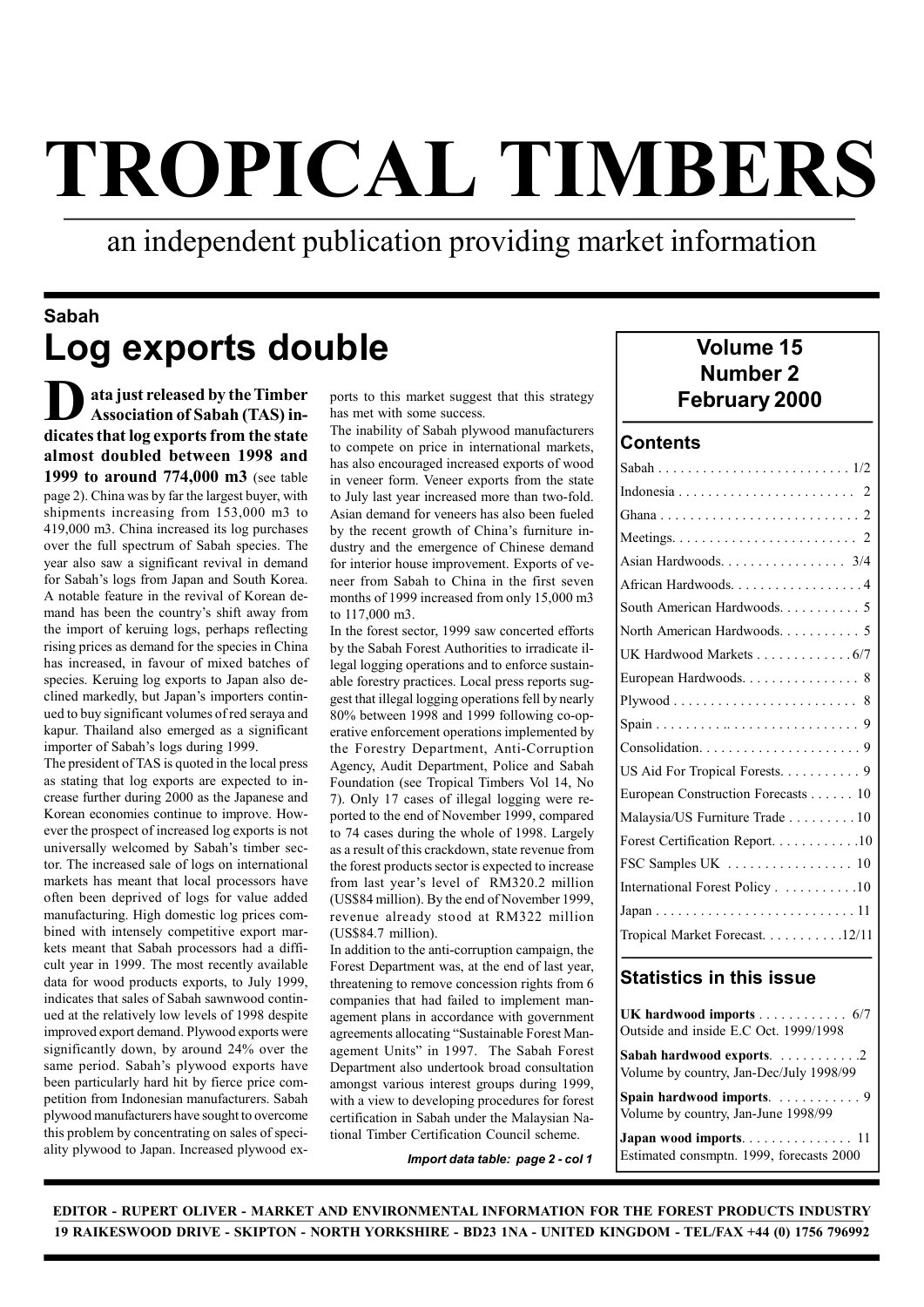# **TROPICAL TIMBERS**

| <b>Sabah Hardwood Exports</b>              |                    |                |                |  |  |  |  |  |  |  |
|--------------------------------------------|--------------------|----------------|----------------|--|--|--|--|--|--|--|
|                                            | Volume (000 m3)    |                |                |  |  |  |  |  |  |  |
| Source: Innoprise Market News Scan/Maskayu |                    |                |                |  |  |  |  |  |  |  |
|                                            | 1998               | 1999           | %              |  |  |  |  |  |  |  |
|                                            |                    |                | Chng           |  |  |  |  |  |  |  |
| <b>Logs - January to December</b>          |                    |                |                |  |  |  |  |  |  |  |
| China<br>o.w. Red seraya                   | 153.4<br>24.2      | 419.4<br>39.9  | 173<br>65      |  |  |  |  |  |  |  |
|                                            | 14.4               | 19.6           | 36             |  |  |  |  |  |  |  |
| o.w. White seraya<br>o.w. Yellow seraya    | 12.2               | 22.2           | 83             |  |  |  |  |  |  |  |
| o.w. Keruing                               | 1.0                | 28.5           | 2683           |  |  |  |  |  |  |  |
| o.w. Kapur<br>o.w. Selangan Batu           | 8.3<br>17.3        | 21.3<br>33.0   | 156<br>91      |  |  |  |  |  |  |  |
| o.w. Mengarris                             | 15.7               | 22.3           | 43             |  |  |  |  |  |  |  |
| o.w. Mixed seraya                          | 8.6                | 52.9           | 515            |  |  |  |  |  |  |  |
| Japan<br>o.w. Red seraya                   | 132.5              | 162.4<br>39.9  | 23<br>26       |  |  |  |  |  |  |  |
| o.w. Kapur                                 | 31.5<br>10.7       | 19.2           | 80             |  |  |  |  |  |  |  |
| o.w. White seraya                          | 19.9               | 16.9           | $-15$          |  |  |  |  |  |  |  |
| o.w. Keruing<br>o.w. Mixed seraya          | 20.3<br>10.1       | 8.0<br>26.2    | -61<br>160     |  |  |  |  |  |  |  |
| Korea                                      | 54.1               | 85.1           | 57             |  |  |  |  |  |  |  |
| o.w. Keruing                               | 42.5               | 17.7<br>44.4   | $-58$          |  |  |  |  |  |  |  |
| o.w. Mixed species<br>Taiwan               | $\frac{5.8}{34.7}$ | 50.6           | 662<br>46      |  |  |  |  |  |  |  |
| o.w. Yellow seraya                         | 3.2                | 9.9            | 206            |  |  |  |  |  |  |  |
| o.w. Mixed species                         | 20.2               | 29.0           | 43             |  |  |  |  |  |  |  |
| Thailand                                   | na                 | 21.3           | na             |  |  |  |  |  |  |  |
| o.w. Keruing<br>Philippines                | na<br>na           | 12.1<br>19.3   | na<br>na       |  |  |  |  |  |  |  |
| o.w. Mixed species                         | na                 | 14.5           | na             |  |  |  |  |  |  |  |
| Other                                      | 21.9               | 16.0           | $-27$          |  |  |  |  |  |  |  |
| Total                                      | 396.7              | 774.0          | 95             |  |  |  |  |  |  |  |
| Sawn - January to July                     |                    |                |                |  |  |  |  |  |  |  |
| Japan                                      | 89.3               | 82.9           | -7             |  |  |  |  |  |  |  |
| Philippines                                | 34.2               | 58.2           | 70             |  |  |  |  |  |  |  |
| Thailand                                   | 60.6               | 62.6           | 3              |  |  |  |  |  |  |  |
| Netherlands<br>Hong Kong                   | 48.1<br>33.9       | 45.1<br>29.6   | -6<br>-13      |  |  |  |  |  |  |  |
| China                                      | 7.9                | 24.0           | 204            |  |  |  |  |  |  |  |
| United Kingdom                             | 18.1               | 15.9           | -12            |  |  |  |  |  |  |  |
| South Korea<br>Taiwan                      | 23.1<br>29.4       | 38.4<br>24.1   | 66<br>-18      |  |  |  |  |  |  |  |
| Other                                      | 97.5               | 66.3           | $-32$          |  |  |  |  |  |  |  |
| Total                                      | 442.0              | 447.2          | 1              |  |  |  |  |  |  |  |
|                                            |                    |                |                |  |  |  |  |  |  |  |
| Plywood - January to July                  |                    |                |                |  |  |  |  |  |  |  |
| China                                      | 162.0              | 46.4           | -71            |  |  |  |  |  |  |  |
| Hong Kong<br>Japan                         | 168.7<br>154.8     | 53.9<br>219.1  | -68<br>42      |  |  |  |  |  |  |  |
| USA                                        | 32.6               | 67.5           | 107            |  |  |  |  |  |  |  |
| United Kingdom                             | 24.8               | 4.8            | $-81$          |  |  |  |  |  |  |  |
| Other<br>Total                             | 139.8<br>657.9     | 113.9<br>500.8 | $-19$<br>$-24$ |  |  |  |  |  |  |  |
|                                            |                    |                |                |  |  |  |  |  |  |  |
| Veneer - January to July                   |                    |                |                |  |  |  |  |  |  |  |
| Taiwan                                     | 20.1               | 43.0           | 114            |  |  |  |  |  |  |  |
| Japan                                      | 15.0               | 15.5           | 3              |  |  |  |  |  |  |  |
| Hong Kong<br>China                         | 15.2<br>15.8       | 8.8<br>117.4   | 42<br>645      |  |  |  |  |  |  |  |
| Others                                     | 9.9                | 21.4           | 117            |  |  |  |  |  |  |  |
| Total                                      | 75.9               | 206.2          | 171            |  |  |  |  |  |  |  |

# Ghana restructures

Institutional reorganisation in the forest and forest industries sector of Ghana sees the Timber Export Development Board (TEDB) become one of four Divisions of Ghana's Forestry Commission. The Forestry Commission is now the corporate umbrella organisation for all forestry sector institutions in Ghana and encompasses the following: the Timber Export Development Division (TEDD) - formerly TEDB; the Forest Products Inspection Division (FPID) - formerly FPIB; the Wildlife Division; and the Forestry Division. A law has been passed establishing Ghana's Forestry Commission as a corporate body with a board of eleven commissioners mandated to ensure proper planning for the protection, management and development of forest and wildlife resources in a sustainable manner. It is also responsible for monitoring the condition of forests; and for recommending the granting of Timber Utilisation Contracts.

## Indonesia Illegal logging estimates "conservative"

In the letter published below, Alastair Fraser - Team Leader of the Indonesian Tropical Forest Management Program (ITFM) - takes issue with our comment in last month's issue that the ITFM assessment of the level of illegal logging in Indonesia "may be on the high side." The letter clarifies the source of the ITFM data. His analysis serves to confirm the main point of last month's article, which highlighted that the level of illegal logging and wood wastage in Indonesia is amongst the most critical now facing the international hardwood trade.

"Your report on the front page of Tropical Timbers Vol 15 No. 1 on illegal logging in Indonesia seems to cast some doubt on the figures produced by the ITFM Project. While it would be very difficult and costly to measure the volume logged illegally to an acceptable level of precision, as Team Leader for the project, I would not have sanctioned publication of the figures had I not been confident that they were the most precise possible, and can be accepted for all practical purposes. The reason that I say this is because we estimated the scale of the problem in four separate ways, and each came out with a consistent picture:

1. An overall supply/demand balance; with reliable figures for installed capacity, imports and exports, estimates of total production depend on the capacity utilisation %, and domestic consumption. The latter is the most critical figure for which no data is available. We estimated it using several methods, and each produced similar results of around 51 million m3 roundwood annually. This method gives the apparent total domestic production of 78 million m3 for 1998 which you quote, comprising net exports of around 48.9 million m3 and domestic consumption of 51 million m3 roundwood equivalent, offset by imports of 20 million m3 roundwood equivalent, and domestic wastepaper use of 1.6 million m3 roundwood.

2. Forest inventory data; a careful analysis of the recently published National Forest Inventory data and comparison with the 1986 RePPProT maps on forest cover, indicates that there are currently about 38 million hectares of logged forest. About 13.5 million hectares was already logged in 1986, suggesting that about 24.5 million hectares have been logged in the 12 year period since then. The figure may be higher because some logged forest will have been cleared during the period. Over the period since commercial logging began (c.1967) the total official harvest has been around 670 million m3, which is an average of about 17 m3/ha. This is about half of the average production which most Indonesian's claim. If one estimates domestic production each year from 1967-1998, based on prevailing population and per capita GDP, we estimated that total domestic consumption over the period was about the same - at around 690 million m3. Adding these two together gives an average production of about 35 m3/hectare, which is about what one would expect. If an average of 2 million hectares are logged annually as the figures above suggest,

# **Meetings**

#### 44th IWPA International Convention

Tucson, Arizona, April 26-29

To focus on the theme "The U.S. Customer. What does he expect?" Presentations include: Home Depot, explaining their recent commitment to wood from certified forest; the Chairman of the Tropical Forest Foundation discussing the state of "Forest Management - Past, Present and Future"; and an update of the AF&PA "Sustainable Forestry Initiative". A panel will discuss "Certification - Developments and Progress". Country Profile market sessions will be held with representatives from Asia, Latin America and Africa. There will be a session on the internet in the forest products sector. More from IWPA at Fax:  $+ 1$  703 820 8550 or email: info@iwpawood.org) or web page http:// www.iwpawood.org/convention.html

this would imply around 70 million m3 per year, which is consistent with a trend over the decade rising from around 50 million m3 annually to the current 78 million m3.

3. Comparison of Inventory and Sample Plot data; we compared inventory and sample plot data for virgin and logged forest, nationally and locally, and found that the difference ranged between 80 and 100m3/ha. Various studies have shown that the volume actually harvested is only about half of the volume lost during logging as a result of damage to trees surrounding those being felled, and due to defects in trees felled. This would be consistent with an actual average removal of 35m3/ ha estimated above. As well as supporting the general proposition, the data suggests the horrifying possibility that a minimum of 1 billion m3 have been wasted over the past 30 years in Indonesia (38 million hectares logged x 35m3/ha wasted).

4. Surveys of illegal logging and illegal sawmills; we undertook surveys in several provinces both of local communities and their activities and dependency on the forest; and of local unlicensed sawmills. These confirmed that local communities and unauthorised loggers were removing as much or more than concessionaires, and that the small sawmills had the capacity to process it. Extrapolating from our sample communities (16 in total), and a few other published results, to the estimated 7000 villages which we estimated to be forest dependent out of a national total of 62,000, there appears to be more than enough capacity to log harvest 50 million m3 annually. Around 500,000 people seem to be employed on a part-time basis in illegal logging.

Thus the capacity to harvest, process, and consume around 50 million m3 annually domestically clearly exists, and the current condition of the forest is consistent with this unofficial domestic production and consumption having been going on for a long time. The official figures only refer to the export production, which has been the main focus of attention, and the main source of rent for those who wanted to get rich quickly. You make the comment that the project figures may be on the high side, but I think you may agree from the above information that, if anything they are on the low side, which is in line with our principle to err on the side of conservativeness."

Alastair Fraser, LTS International Ltd. Team Leader, ITFM Project

#### ATIBT Forum

Istanbul, Turkey, 11-12 May 2000

The International Technical Association for Tropical Timber (ATIBT) Forum 2000 will focus on "Tropical Timber: Market and Future". To include sessions on "Tropical Timber Markets" & "Tropical Timbers and Modern Technologies". More from ATIBT in Paris - Tel: +33 1 43 42 42 00; Fax: +33 1 43 42 55 22; email atibt@compuserve.com.

#### 5th Eurowood Symposium

Bordeaux, France, 30-31 March 2000 The 5th Eurowood Symposium, bringing together construction professionals and members of the timber scientific community, will focus on "Timber Construction: Expansion and Innovation for the 21st Century". More from: Patricia Collignan, CTBA in Bordeaux. Tel: +33 5 56 43 63 21; Fax: +33 5 56 43 64 80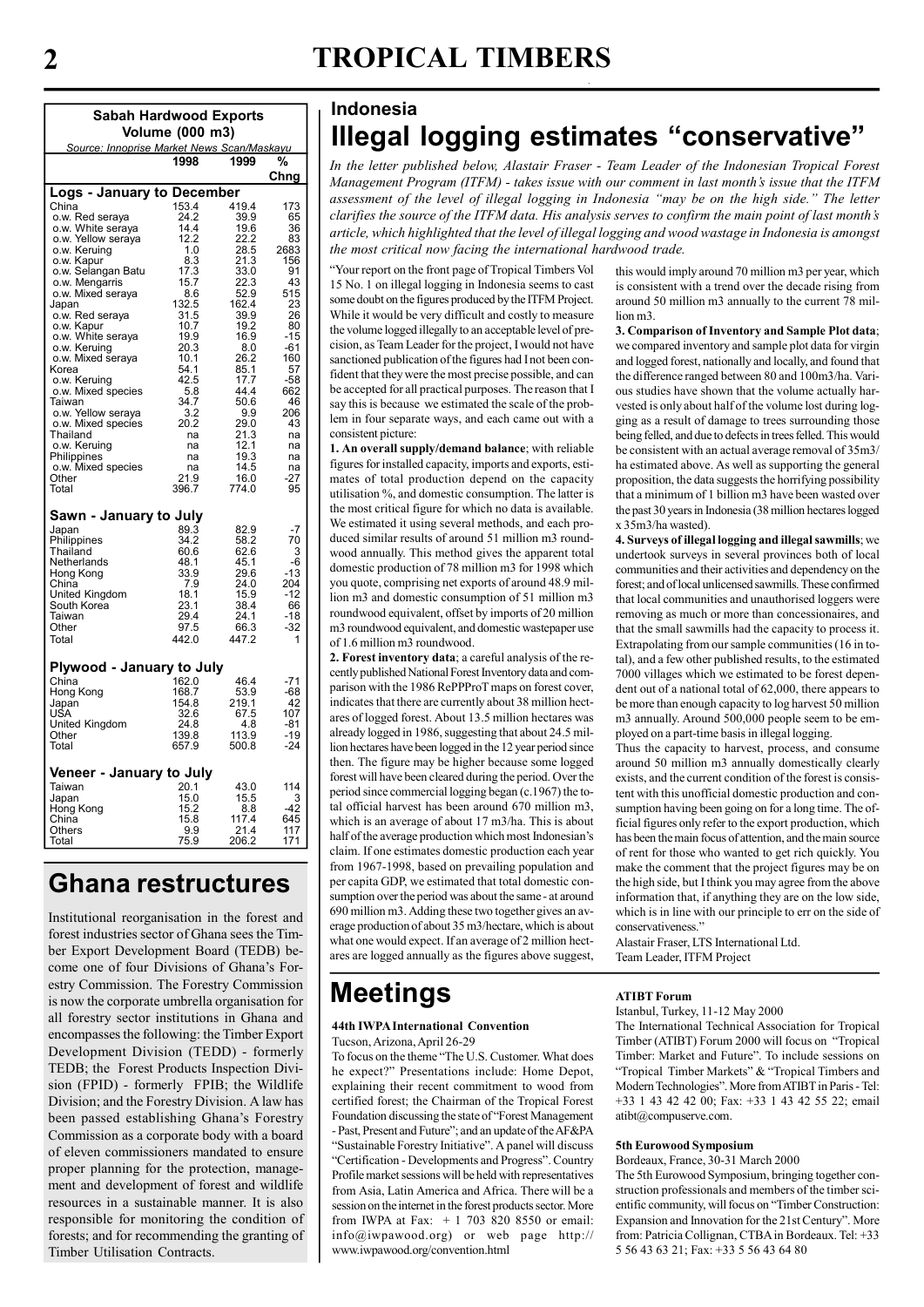# INDICATIVE PRICES

Latest indicative prices available at time when preparing this report. All prices include agent's commission. Prices are subject to continuous variation and may vary in relation to volumes purchased, specification, port of shipment and quality of a particular shippers production. Specifications are given as a guide - in practice the details vary.

# Logs

|                                             | Dec  | Jan  | Feb  |  |  |  |  |  |  |  |
|---------------------------------------------|------|------|------|--|--|--|--|--|--|--|
| Ex CAR, Congo (Braz) Fr.F/m3 FOB Douala LM  |      |      |      |  |  |  |  |  |  |  |
| <b>N'GOLLON</b>                             |      |      |      |  |  |  |  |  |  |  |
| $70cm + 20\%$ 60/69                         | 1550 | 1650 | 1700 |  |  |  |  |  |  |  |
| $ROSSE 60cm+$                               | 1650 | 1650 | 1650 |  |  |  |  |  |  |  |
| $AVOUS 70cm+$                               | 1150 | 1150 | na   |  |  |  |  |  |  |  |
| <b>SAPELE</b>                               |      |      |      |  |  |  |  |  |  |  |
| $80cm + 20\%$ 70/79                         | 1950 | 1950 | 1950 |  |  |  |  |  |  |  |
| <b>SIPO</b>                                 |      |      |      |  |  |  |  |  |  |  |
| $80cm + 20\%$ 70/79                         | 2450 | 2450 | 2450 |  |  |  |  |  |  |  |
| Note logs of Iroko and Bibolo are no longer |      |      |      |  |  |  |  |  |  |  |
| available via Douala.                       |      |      |      |  |  |  |  |  |  |  |

| Ex Gabon Fr.F/m3 FOB Owendo LM<br><b>ACAJOU</b> |              |              |              |
|-------------------------------------------------|--------------|--------------|--------------|
| $70cm + 20\%$ 60/69                             | 1475         | 1475         | 1475         |
| <b>DOUKA</b><br>70cm+15% 60/69                  | 1350         | 1350         | 1350         |
| <b>SIPO</b><br>70-79cm10%60/69<br>80-99cm       | 1950<br>2200 | 1950<br>2300 | 2000<br>2350 |

Liberian log prices, including Lovoa, Khaya, Bosse, Framire and Iroko, will soon be available.

# Sawn Timber

| Ex Ghana DM/m3 FOB Takoradi                                        |      |      |      |
|--------------------------------------------------------------------|------|------|------|
| FAS (includes notional agent's commission of 5%)                   |      |      |      |
| $6$ "+ avg 9" C/£                                                  | 5608 | 5830 | 5990 |
| $6'$ + avg 9' DM/£                                                 | 3.12 | 3.25 | 3.19 |
| <b>A.MAHOGANY AD 1050</b>                                          |      | 1050 | 1100 |
| <b>A.MAHOGANY KD 1200</b>                                          |      | 1200 | 1250 |
| <b>EMERIAD</b>                                                     | 760  | 760  | 760  |
| <b>UTILE KD</b>                                                    | 1500 | 1500 | 1550 |
| <b>ODUM AD</b>                                                     | na   | na   | na   |
| <b>ODUM KD</b>                                                     | 1275 | 1275 | 1250 |
| <b>SAPELE KD</b>                                                   | 1125 | 1125 | 1150 |
| <b>EDINAM AD</b>                                                   | 600  | 600  | 670  |
| <b>EDINAM KD</b>                                                   | 780  | 780  | 850  |
| <b>WALNUTAD</b>                                                    | 800  | 800  | 850  |
| <b>NIANGON AD</b>                                                  | 925  | 925  | 925  |
| <b>DANTA AD</b>                                                    | 730  | 730  | 730  |
| DANTA KD                                                           | 1000 | 1000 | 1000 |
| WAWA AD                                                            | 510  | 510  | 510  |
| WAWA KD                                                            | 585  | 585  | 580  |
| <b>MAKORE AD</b>                                                   | 940  | 940  | 940  |
| <b>MAKORE KD</b>                                                   | 1110 | 1110 | 1110 |
| Ex Douala - Cameroon, CAR, Congo (Brazzaville)                     |      |      |      |
| Fr.F/m3 FOB FAS width $6$ <sup>*+</sup> , length $6$ <sup>*+</sup> |      |      |      |
| SAPELE                                                             | 3200 | 3300 | 3300 |
| <b>SIPO</b>                                                        | 4200 | 4200 | 4000 |
| <b>BIBOLO</b>                                                      | 2750 | 2750 | 2700 |
| <b>N'GOLLON</b>                                                    | 3200 | 3200 | 3200 |
| <b>AFRORMOSIA</b>                                                  | 5500 | 5500 | 5500 |
| <b>IROKO</b>                                                       | 3500 | 3600 | 3550 |
| Ex Gabon FR.F/m3 FOB                                               |      |      |      |
| FAS width $6$ "+, length $6$ '+                                    |      |      |      |
| <b>OKOUME AD</b>                                                   | 2000 | 2000 | 2100 |
| Ex Congo (formerly Zaire) Fr.F/m3 FOB                              |      |      |      |
| FAS width $6$ "+, length $6$ '+                                    |      |      |      |
| <b>SAPELE</b>                                                      | na   | na   | na   |
| <b>SIPO</b>                                                        |      |      |      |
|                                                                    | na   | na   | na   |
| MAHOGANY                                                           | na   | na   | na   |
| AFRORMOSIA                                                         | na   | na   | na   |

|                                                                                                                                                                                                                                                                                                                                                                                                            | <u>Dec</u>                                    | <u>Jan</u>                                    | <u>Feb</u>                                    |  |  |  |  |  |  |
|------------------------------------------------------------------------------------------------------------------------------------------------------------------------------------------------------------------------------------------------------------------------------------------------------------------------------------------------------------------------------------------------------------|-----------------------------------------------|-----------------------------------------------|-----------------------------------------------|--|--|--|--|--|--|
| Ex Cote d'Ivoire Fr.F/m3<br>Fr.F/f.<br>FOB Abidjan FAS<br>$6$ "+ avg 9"-10"<br>$6'$ + avg 10'-11'                                                                                                                                                                                                                                                                                                          | 10.46                                         | 10.89                                         | 10.69                                         |  |  |  |  |  |  |
| $1" - 2"$<br><b>IROKO</b><br>MAHOGANY<br><b>FRAMIRE</b><br><b>SAMBA No.1 C&amp;S</b><br><b>AZOBE</b> dim. stock                                                                                                                                                                                                                                                                                            | 3400<br>2750<br>2000<br>1525<br>2500/<br>2900 | 3500<br>2750<br>2000<br>1525<br>2500/<br>2900 | 3400<br>2750<br>2000<br>1525<br>2500/<br>2900 |  |  |  |  |  |  |
| <b>OPEPE</b> dim. stock<br><b>DABEMA</b> dim. stock                                                                                                                                                                                                                                                                                                                                                        | 2100/<br>2600<br>1950<br>2550                 | 2100/<br>2600<br>1950/<br>2550                | 2100/<br>2600<br>1950/<br>2550                |  |  |  |  |  |  |
| Ex Malaysia US\$/ton, C&F UK port<br>M\$/£<br>U\$/£<br>M\$/US\$<br>(Rates given for M\$ are official rates)<br>DARK RED MERANTI (KILN DRIED)<br>Select & better GMS                                                                                                                                                                                                                                        | 6.11<br>1.61<br>3.80                          | 6.14<br>1.62<br>3.80                          | 6.06<br>1.59<br>3.80                          |  |  |  |  |  |  |
| width 6"+ avg 7"/8"<br>length $8'$ + avg $12'/14'$<br>$1-2"$ KD<br>2.5" KD<br>3" KD<br><b>KERUING</b><br>Standard & Better GMS<br>$1" - 3"$                                                                                                                                                                                                                                                                | 920<br>950<br>990                             | 920<br>940<br>980                             | 920<br>940<br>980                             |  |  |  |  |  |  |
| width: random or fixed<br>length $16'+$<br>KAPUR<br>Standard & Better GMS                                                                                                                                                                                                                                                                                                                                  | 550                                           | 545                                           | 545                                           |  |  |  |  |  |  |
| $1$ "-3" plnd<br>width $6"+avg 7" - 8"$<br>length $16'+$                                                                                                                                                                                                                                                                                                                                                   | 555                                           | 555                                           | 555                                           |  |  |  |  |  |  |
| TEAK (Official price list basis)<br>FEQ/equivalent<br>Boards: 6"+ avg 8", 6'+ avg 8"<br>Shorts: $6''+$ , $3'/5.5'$ avg 4'<br>Ex. Burma US\$ per ton of 50cu.ft.<br>FOB Yangon (Rangoon)<br>Boards 1" 8"x 8"<br>3890<br>3890<br>3890<br>Boards 1" 8"x 8"<br>2670<br>2670<br>2670<br>Teak from Singapore and Hong Kong nearer S\$3500<br>for 1" Boards, 1.5" US\$3550, 2" 3750, and US\$3850<br>for $2.5$ ". |                                               |                                               |                                               |  |  |  |  |  |  |
| Ex <b>Brazil</b> US\$/m3 C&F<br>FAS<br>USS/f<br>$6$ "+ avg 9-10"<br>$6'$ + avg 10-11'<br><b>MAHOGANY</b> (Swietenia)<br>$1" - 2"$ AD<br>$2.5" - 3"$ AD<br>$1" - 2"$ KD<br>2.5"-3" KD<br>VIROLA<br>1" KD No.1 C&B                                                                                                                                                                                           | 1.61<br>1225<br>1235<br>1295<br>1325          | 1.62<br>1300<br>1310<br>1370<br>1400          | 1.59<br>1300<br>1310<br>1370<br>1400          |  |  |  |  |  |  |
| boards<br>strips<br><b>CEDRO</b><br>$1" - 1.5"$ KD<br>2" KD<br>2.5"-3" KD                                                                                                                                                                                                                                                                                                                                  | 380<br>360<br>700<br>720<br>750               | 380<br>360<br>700<br>720<br>750               | 380<br>360<br>700<br>720<br>750               |  |  |  |  |  |  |

### Hardwood Market Highlights

- Dull Asian/Europe trade due to weak euro
- European demand for African picks up
- African forward markets heavily booked
- US domestic markets boom.....
- ....and export market prospects improve
- European beech prices weakened by storm

# Asian Hardwoods Trade dull due to winter and euro rate

The market for Malaysian sawnwood has been generally quiet in early February during the Chinese New Year celebrations between 4 and 14 February. Other reasons for slow activity include continuing rains in many areas, which constrains logging, and weaker demand during the traditional winter off-season in major consuming markets both in Asia and Europe. Despite the heavy rains, shippers now report reasonable availability of most grades.

Another factor slowing European demand for Malaysian sawntimber has been the weakness of the euro which has contributed to higher US dollar prices for DRM/seraya. The weak euro has also improved the competitive position of African Sapele, for which prices are quoted in French francs. Prices for kiln dried sawn Meranti and kiln dried Sapele entering the European market are now comparable, and many importers are opting for the quality advantages of the African wood where it is available.

European stocks of DRM/seraya are reasonably high and importers are generally steering clear of the forward market for the time being. Where necessary, importers are able to pick up supplies from landed stocks of the large hardwood trading companies. However one major Sabah shipper continues to report steady forward purchasing of kiln dried Seraya in the Netherlands.

Malaysian shippers are maintaining forward prices for the time being. Kiln dried DRM/ Seraya CIF prices to Europe have remained static now since September last year. Far Eastern shippers continue to talk up the price, pointing to generally improving economic conditions in the Far East, increasing government restraints on logging, and recent freight rate rises to Europe due to oil price increases. However some UK agents predict that DRM prices will ease off in April and May as supplies become more readily available.

The European trade journal EUWID reports a shortening in supply of white seraya from Sabah available to the European market. The journal also reports that German importers are having difficulty obtaining particular sizes and grades of Asian hardwoods due to growing competition for the same products from China. German importers note an increasing reluctance on the part of Asian shippers to supply their stringent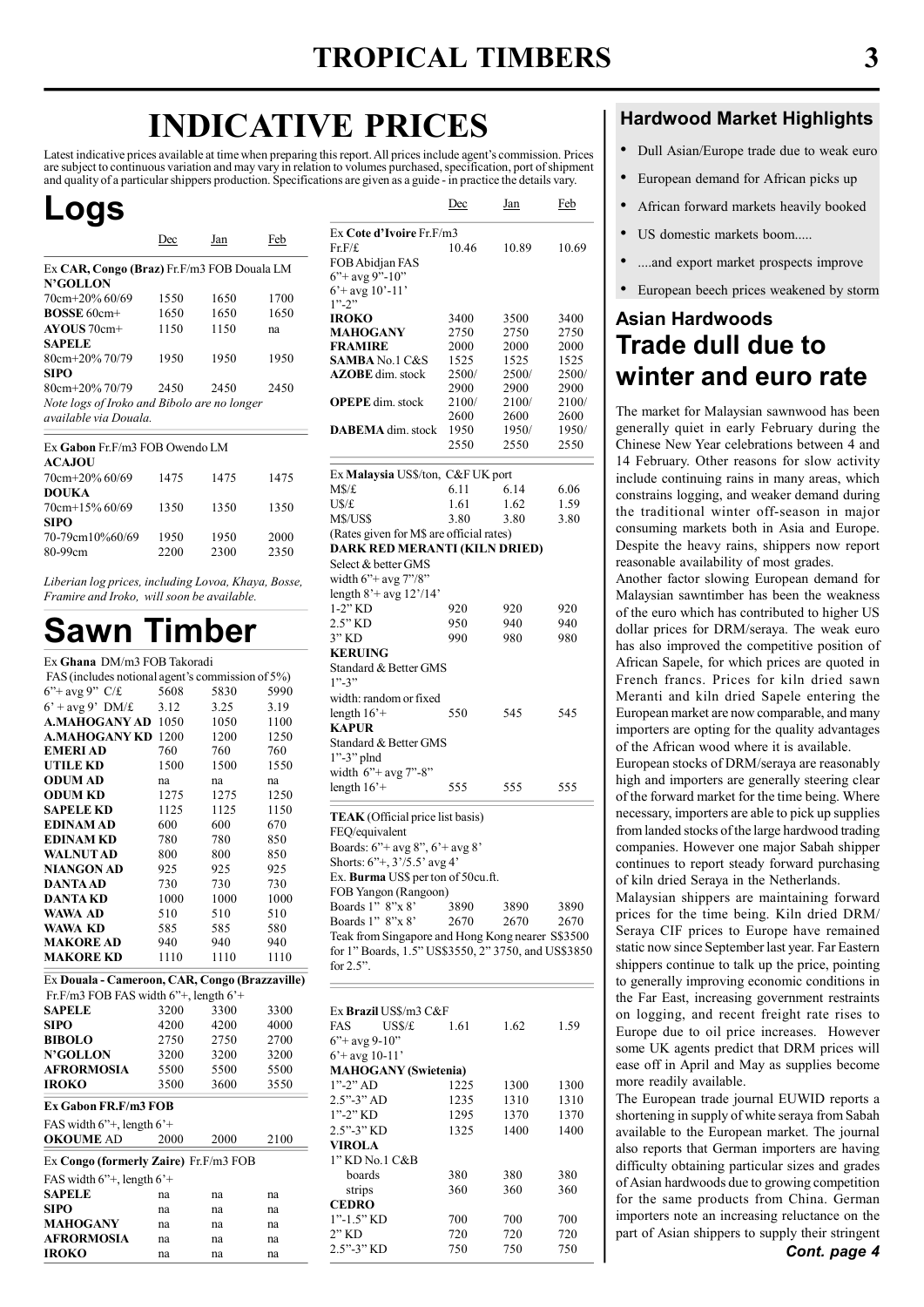#### Asian Hardwoods Cont.

quality requirements at prices now prevailing in Germany. Asian shippers supplying Europe are finding the Dutch market more rewarding. Trade press reports suggest that Sarawak shippers have agreed contracts to supply US buyers with large quantities of sawn keruing in truck flooring sizes.

Turning to the Asian log market, log production in Sarawak has been slow due to poor weather and the Chinese New Year holidays. Log inventories have been declining which has meant a steady rise in FOB prices. By contrast, improving weather conditions in Papua New Guinea has meant that the log supply situation is easing. FOB prices for the major PNG species Taun and Calophyllum are weakening, a trend which is heightened by slow Chinese purchases since October last year. Similarly, good log production in the Solomon Islands during January and slow buying in China has led to a weakening in prices from there.

Tropical log markets in both Japan and Korea are also dull. Japan's plywood market is sluggish, reducing demand for logs for plywood manufacture. The weak yen and higher FOB prices from Sarawak, the main region of supply, have contributed to slower buying. In December, Japan imported 228,000 m3 of tropical logs, the lowest monthly import volume during 1999. Overall Japan imported 3.6 million m3 of tropical logs in 1999, a 7.2% increase over 1998 levels.

Korea's tropical log market has been very difficult during the opening weeks of 2000, with importers unable to pass on increased FOB prices to their customers. However, ITTO's Market News Service suggests that Korean importers should increase purchases during the second half of February in anticipation of rising prices as China's market warms up after Chinese New Year.

ITTO's Market News Service reports on the Indonesian government's programme to reduce the export levy on logs. In 1999 the export levy on logs and rattan was reduced from 20% to 15%. The rate will gradually be reduced to 10% by 2001, 5% by 2002 and 0% by 2003 under an agreement with the IMF. To offset reductions in government revenue resulting from the lowering of export taxes, the Indonesian Government is currently considering increasing concessionnaires' contributions to the Provision Fund for Forest Resources.

# African Hardwoods European demand picks up

European demand for African redwoods has picked up since the beginning of the year. Improving economic prospects in France, the UK, Italy, Germany, and continuing bouyancy in Spain may have contributed to a mood of greater optimism amongst importers. The European trade press refers to relatively low stocks of African timbers in Germany and France. In the euro-zone, the weakness of the euro against the dollar has improved the competitive position of African redwoods against competing Malaysian species. While demand has picked up, the weak euro has also meant that continental European markets are very competitive. On the supply side, although the logging season is well underway, supplies of many species remain relatively tight for the time of year and prices for African redwoods remain firm.

Looking first at Sapele, log supplies in the Cameroon have improved since the start of the logging season. However agents report that forward markets for sawn timber are heavily booked until June/July. Prices continue firm, with reports that the better Cameroon suppliers of Sapele command around 3400 FrF/m3 FOB for air dried FAS sawn. European sales of the species have picked up during February.

Sapele is now widely recognised as the principle utility sawn redwood on the UK market and agents report steady purchasing. Fair volumes of kiln dried Sapele are now entering the UK market, but there are some reports of shortages of thicker specifications. Some UK importers are turning to stocks on the continent to make up short falls.

Supplies of Iroko sawn from Ivory Coast are very tight. Supplies are booked through until April/ June. Logging this year has been hampered by the late issue of logging permits, which has meant harvesting operations have not been ongoing during the peak dry season. One agent described the supply situation to the major Irish market as "critical". However demand for the species in the UK has been undermined by the dire state of the country's garden furniture sector, which is heavily stocked. Shippers efforts

to push Iroko prices higher continue to meet with resistance from UK and Irish importers. Prices remain stable.

Supplies of Ghanaian timbers are also restricted by regulatory constraints. Shippers continue to await logging permits after the forest authorities announced a review of all logging operations at the end of 1999. The review forms part of the Ghanaian policy to replace existing concession agreements with Timber Utilisation Contracts including firm commitments to sustainable logging levels. TUC's are being allocated only to the larger companies with resources available for sustainable logging and value added processing. Overall log production in Ghana is being reduced from current levels of around 1.3 million m3 to a long-term sustained yield of 1 million m3.

In the short term, the regulatory controls have meant that many Ghanaian contracts are delayed. Even supplies of wawa, Ghana's most abundant commercial species, have been affected. Demand for Ghanaian wawa is now steady, with particularly firm demand from South Africa, and prices are stable. Volumes of redwood available from Ghana are very limited. Khaya is now being exported only as kiln dried to the US. Very small volumes of Ghanaian walnut are being sold in the UK at slightly higher prices than Cameroon stock. Agents report numerous enquiries for Danta, which is bought as a general joinery wood in Spain and used for flooring in the Far East, but very little is available for sale. Danta prices remain stable. The European trade journal EUWID reports that supplies from the Congo basin are still extremely difficult due to political conflict and serious transport problems. The war in the Democratic Republic of Congo (formerly Zaire) has meant only very limited volumes are being exported from certain areas. In Congo (Brazzaville) logs are being extracted in the North of the country, but these still have to be exported over the lengthy overland route to Douala in the Cameroon due to continuing conflict and difficulties of rail and river tranport to

Pointe Noire. Only limited volumes of logs of khaya, doussie and wenge are reported to be reaching Douala from Congo Brazzaville.

FFBTA-FFIBN, the French timber trade association, confirms the limited availability of African logs for export to the French market. The Cameroon log ban has been 100% effective, and log exports from Douala are limited to supplies from the Central African Republic and Congo (Brazzaville). Logs of tali, badi, and frake are reported to be particularly difficult to obtain as low price levels for these species do not justify the high costs of overland transportation.

There are reports of significant shipping problems from West African ports. One agent noted that for the first time ever a "Port Congestion Surcharge" has been implemented in the Ivory Coast. Another noted that only around 40% of shipments expected out of Douala in the Cameroon during January actually left the port. Reports of the reasons differ, one explanation being low water levels in the port, another being the problems created by recent mergers in the region's shipping industry. The European trade journal EUWID also reports that overall shipping capacity to West African ports is being reduced to reflect the declining availability of tropical wood for export. As a result shipping times are getting longer and wood is having to be stocked for much longer periods at dockside. This in turn is having a damaging effect on quality. The problem has been particularly apparent at the Gabon port of Owendo where poor storage facilities and long stock periods have led to worm investation and serious decline in quality.

FFBTA-FFIBN report on the recent opening of a 1.3 million ha concession in Liberia awarded to the Indonesian group Djajanti. Harvesting operations at the concession have begun and the first boats have left the port of Buchanan. Djajanti currently have concessions of 1.4 million hectares in Maluku, East Java and own two Indonesian plywood companies: Artika Optima and Nusantara. The Liberian logs are being shipped initially to supply Djajanti's plywood factories in Indonesia, and then major Far Eastern markets, notably China and India. Another Malaysian group has also just made a large invesment in Liberia, but no details are provided.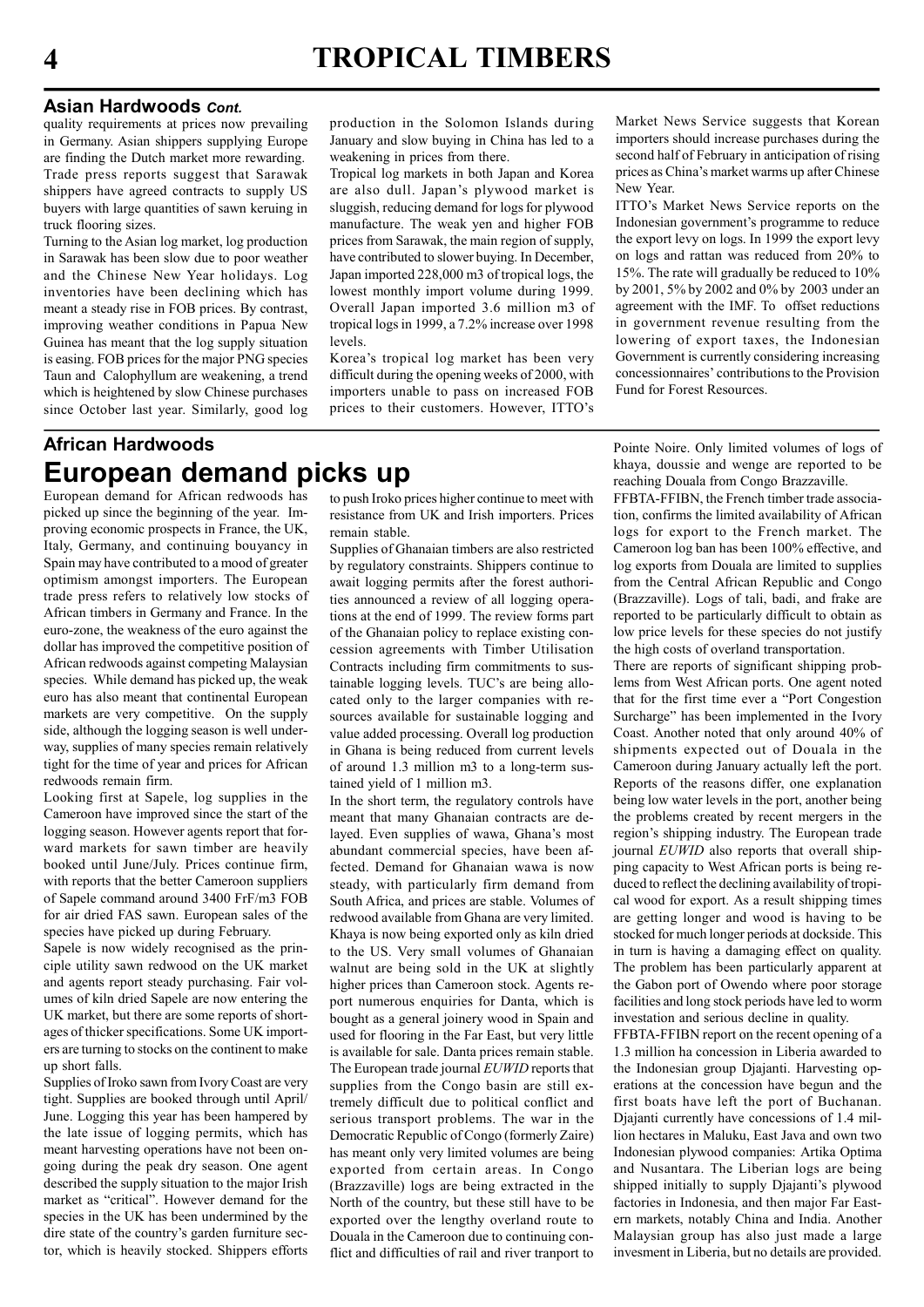### North American Hardwoods Euro undermines European market

Three major factors are currently impacting on the North American hardwood market. The first factor is the continuing strength of the US economy. Signs of inflationary pressure encouraged 3 interest rate hikes last year. However housing starts still managed to rise by 7.1% in December last year. Over 5.2 million existing houses were also sold last year. Further interest rate increases are expected this year, but forecasts of house starts, although down on last year, suggest they will continue at near record levels. The furniture industry is thriving, with analysts suggesting this year may be even better than last. The flooring and cabinet industries are reported to be busy. However the more cautious suggest that interest rate increases will start to dampen overall US economic growth from the summer onwards.

The second factor is improving economic conditions in major export markets, both in the Far East and Europe. Both Japan and Korea have gradually increased purchases, while China, Taiwan and Hong Kong continue to buy significant quantities, notably of red oak. Economic prospects in the major European markets of Italy, the UK, even Germany, are looking more healthy. Spain, which has been bouyant for some time, should continue strong this year. To end November 1999, US hardwood exports were running around 10% higher than the same period the previous year.

However, the third factor - the strength of the dollar against both the euro and yen - acts as a brake on the more rapid growth of export sales. Hardwood Review Export reports that the weak euro is particularly dampening sales to France and Germany. Importers in both countries are having difficulty passing price increases on to their customers. The weak euro and high prices for US hardwoods mean that many European importers have been shy of the forward market

South American Hardwoods

and are relying more heavily on landed stocks. The strength of the dollar also impacts on US domestic markets, increasing timber and wood products imports from other parts of the world. ITTO's Market News Service points to the growing trend amongst US furniture manufacturers to cut costs by increasing imports of furniture parts, notably from the Far East, and confining themselves to assembly operations. US flooring manufacturers are also under increasing pressure from cheap imports. Looking at the supply side, European agents report that they can still obtain most species and grades, although only if willing to pay the asking price. Hardwood Review Export reports that sawmill production in the United States is good as colder weather has firmed up the ground and allowed a free flow of logs to the mills. However kiln dried inventories are generally low due to a combination of firm markets and slower kiln turnover in the cold winter weather which minimises air drying.

Overall hardwood production is expected to remain high in the USA this year. Because log costs are rising more rapidly than kiln dried sawn, many mills are being squeezed. Some of the smaller sawmills may be forced to close during 2000. However, the lost output will tend to be offset by increases in the production of larger and more efficient mills.

Considering individual species:

\* export demand for veneer logs and better sawnwood grades of cherry is very strong. Demand for cherry veneer both in domestic and export markets is firm, which is serving to maintain high sawnwood prices. Supplies are tight but due to favourable logging conditions in the Appalachians, significant log volumes are currently being extracted. However intense demand over recent months has meant that log quality is generally falling.

# Brazilians lead in bouyant France

FFBTA-FFIBN, the French timber importers association, notes that demand for Brazilian hardwood in the significant Franch market is steady and that stock levels are satisfactory. Demand from the French joinery sector is good. FFBTA-FFIBN data indicates that in the first 10 months of last year, France imported 112,723 m3 of Brazilian sawnwood, up from 107,327 m3 during the same period in 1998. Brazil was by far France's largest supplier of tropical sawnwood. The increase in French imports from Brazil coincided with a massive drop in imports from Malaysia (from 54,214m3 to 33,124m3), and falling imports from Africa (109740m3 to 101783 m3), suggesting some substitution of Asian and African woods by Brazilian hardwoods.

Spain is the second largest European importer of Brazilian hardwoods. Imports during the first 9 months of 1999 amounted to 69,993 m3, almost exactly equivalent to the same period the previous year (69,801 m3). In a rerun of recent events in the UK, Greenpeace has targeted Spain's Brazilian import trade. On the supply side, heavy rains mean that tropical log harvesting in Brazil is very limited. Logs from many regions will not be available until May. No Brazilian mahogany is available. Brazilian cedar continues to find a restricted market in the UK and is selling steadily. To September 1999, the UK imported only 9830 m3 of Brazilian hardwood, almost exactly the same volume as the same period the previous year (9822 m3).

Meanwhile Brazil's domestic market is reported to be more bouyant than usual for the time of year. Demand is strong but *real* prices remain stable. However dollar prices are increasing due to recent appreciation of the real (the exchange rate stands at around 1.77 reais to the US\$ compared with 2.0 reais/US\$ in November last year).

| USA TEMPERATE HARDWOODS         |      |            |      |  |  |  |  |  |  |  |  |
|---------------------------------|------|------------|------|--|--|--|--|--|--|--|--|
| <b>INDICATIVE PRICES</b>        |      |            |      |  |  |  |  |  |  |  |  |
| (North Appalachian)             |      |            |      |  |  |  |  |  |  |  |  |
| US\$ CIF UK MBM KD square edged |      |            |      |  |  |  |  |  |  |  |  |
| net measure after kilning       |      |            |      |  |  |  |  |  |  |  |  |
|                                 | Dec  | <u>Jan</u> | Feb  |  |  |  |  |  |  |  |  |
| $\frac{f}{f}$                   | 1.61 | 1.62       | 1.59 |  |  |  |  |  |  |  |  |
| <b>RED OAK</b>                  |      |            |      |  |  |  |  |  |  |  |  |
| 1"                              | 1900 | 1850       | 1830 |  |  |  |  |  |  |  |  |
| 1.25"                           | 2100 | 2050       | 2060 |  |  |  |  |  |  |  |  |
| 1.5"                            | 2360 | 2250       | 2225 |  |  |  |  |  |  |  |  |
| 2                               | 2800 | 2700       | 2610 |  |  |  |  |  |  |  |  |
| WHITE OAK                       |      |            |      |  |  |  |  |  |  |  |  |
| 1"                              | 1625 | 1600       | 1600 |  |  |  |  |  |  |  |  |
| 1.25"                           | 1750 | 1760       | 1760 |  |  |  |  |  |  |  |  |
| 1.5"                            | 2300 | 2220       | 2220 |  |  |  |  |  |  |  |  |
| 2"                              | 2800 | 2800       | 2770 |  |  |  |  |  |  |  |  |
| ASH                             |      |            |      |  |  |  |  |  |  |  |  |
| 1"                              | 1360 | 1370       | 1370 |  |  |  |  |  |  |  |  |
| 2"                              | 1800 | 1800       | 1785 |  |  |  |  |  |  |  |  |
| TULIPWOOD                       |      |            |      |  |  |  |  |  |  |  |  |
| 1"                              | 1275 | 1250       | 1250 |  |  |  |  |  |  |  |  |
| 1.25"                           | 1295 | 1260       | 1260 |  |  |  |  |  |  |  |  |
| 1.5"                            | 1310 | 1280       | 1285 |  |  |  |  |  |  |  |  |
| 2"                              | 1350 | 1300       | 1310 |  |  |  |  |  |  |  |  |
| CHERRY<br>1"                    |      |            |      |  |  |  |  |  |  |  |  |
|                                 | 3580 | 3550       | 3530 |  |  |  |  |  |  |  |  |
| 1.25"                           | 3600 | 3650       | 3650 |  |  |  |  |  |  |  |  |
| 1.5"<br>2"                      | 3800 | 3830       | 3830 |  |  |  |  |  |  |  |  |
|                                 | 4000 | 4160       | 4160 |  |  |  |  |  |  |  |  |
| HARD MAPLE<br>1"                |      |            |      |  |  |  |  |  |  |  |  |
|                                 | 2700 | 2700       | 2800 |  |  |  |  |  |  |  |  |
| .25"                            | 2750 | 2750       | 2900 |  |  |  |  |  |  |  |  |
| 1.5"<br>2"                      | 2900 | 2900       | 2950 |  |  |  |  |  |  |  |  |
|                                 | 3150 | 3100       | 3250 |  |  |  |  |  |  |  |  |

demand for higher grades of hard maple remains strong and supplies are limited, particularly in the thicker sizes. Log extraction has increased over the winter months - but a high proportion is lower grade. Prices for high grade material are expected to continue to firm. Overseas buyers are increasingly reluctant to book forward due to the very high prices (up almost 30% on the same time last year). Demand for lower grade material is only fair.

\* Sales of ash on export markets are good. There is continuing steady demand from major European markets. The high dollar rate is discouraging buying of higher quality wood in Japan. Some reports of shortages of thicker sizes are emerging. Demand for lower grades in the Far East is improving.

\* export sales of tulipwood have slowed as overseas buyers have been unwilling to pay prices now available on the US domestic market. However export demand for tulipwood continues to exceed supply, which is limited.

\* white oak markets have been slow during February. Demand in Spain, Italy and Germany is impeded by the weakness of the euro. Purchasing of FAS in the UK has been fair, but the market is highly competitive and buying focuses heavily on price.

\* demand for red oak is firm in Mexico, but demand from Europe and the Middle East has slowed. Demand for lower grades from China and Taiwan is strong, but the market is unwilling to pay prices equivalent to the US. Flooring plants in the Far East are increasingly interested in US Red and White oak.

\*high prices for cherry and hard maple has led to growing interest in substitute species in export markets, including alder and soft maple. China is buying more Basswood, perhaps due to the high price of tulipwood.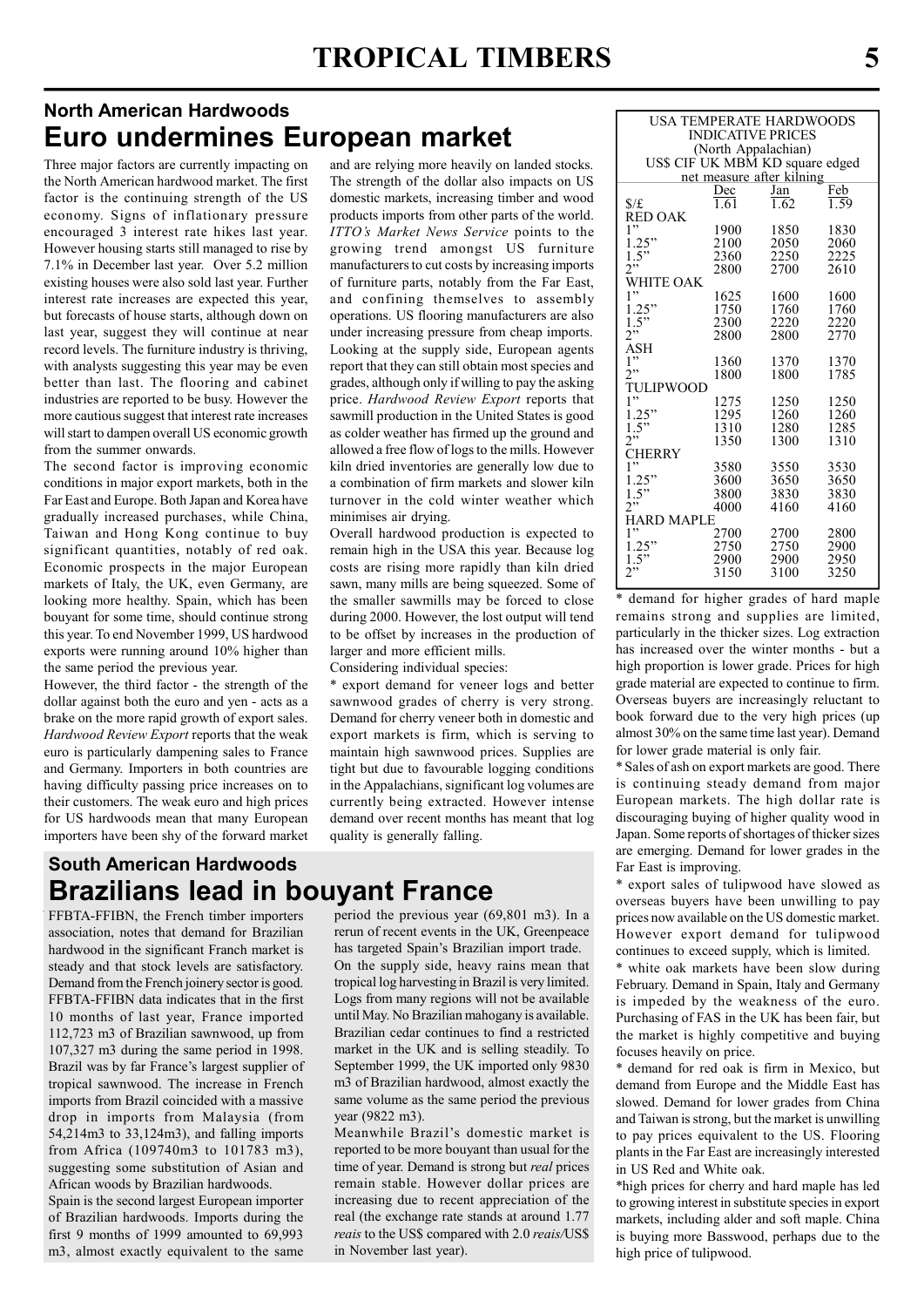# 6 TROPICAL TIMBERS

# UK HARDWOOD IMPORTS

#### UK market commentary February 2000

#### Economy bouyant

Only 2 months into the New Year, and the Bank of England has already raised interest rates twice; by 0.25% in January and an equivalent amount in February to hit 6%. High interest rates reflect concerns over rising inflation now that the economy is at "full capacity", characterised by low unemployment and rising consumer spending. Analysts expect UK interest rates to level out at around 6.5% this year. At these levels sterling should remain strong against the euro, and maintain current levels against the US dollar. The Economist February Poll of Forecasters expects GDP in the UK to grow by 3.2% this year. UK construction activity is still buoyant and the housing sector continued to grow strongly in January. Particularly strong growth was recorded in the commercial construction sector. The house market is expected to remain bouyant, but to grow less strongly than last year. Halifax predicts house prices will grow by an average 8% this year, compared with 16% in the year to January. After reporting strong retail sales growth in December 1999, the CBI reports slower sales in January, and predicts another slow-down in February. However furniture and DIY retailers are amongst sectors continuing to report strong growth.

#### Builders' survey brings good news

According to TTJ Timber and Wood Products, a recent survey of 700 builders undertaken by the Nordic Timber Council and builders merchant Travis Perkins has highlighted improving perceptions of timber in the UK's building profession. Respondents covered the full range of operators from small independent builders to large contractors. 30% of respondents felt that timber is being specified more often than in the past. 57% said that their timber use had risen in the last year. 65% of respondents suggested that timber was becoming more fashionable. 72% and 69% believed that home style magazines and tv programmes were fuelling growing demand for timber flooring and decking respectively. 60% of survey respondents said that the country pine look was the most usually specified. The "New England" style was also a favourite. Reasons for wood's popularity were natural appearance (mentioned by 85%); antiallergenic properties (30%), heat resistance (52%), fire resistance (52%) and environmental properties (50%). However, respondents said that only 15% of customers actually ask if timber is 'environment friendly'. In addition to flooring and decking, the survey found that builders are buying more timber for panelling and bathroom fixtures. 67% of respondents considered wood a 'high quality product', but over half felt it is still 'underestimated'. More than 50% viewed price and durability as 'key priorities' for them to use and sell more.

### HARDWOOD LOGS AND SAWN FROM OUTSIDE THE EUNote 2 (cubic metres)

| $1$ capic $\overline{111}$                                       |                            |              | <b>LOGS</b>      |                          |                      |                         | <b>SAWN</b>                                       |                                    |                                           | <b>TOTAL</b>            |                               |                                    |                                           |
|------------------------------------------------------------------|----------------------------|--------------|------------------|--------------------------|----------------------|-------------------------|---------------------------------------------------|------------------------------------|-------------------------------------------|-------------------------|-------------------------------|------------------------------------|-------------------------------------------|
| Country<br><b>BURMA</b>                                          | <b>Species</b>             | Oct<br>99    | 98               | Oct Cum<br>99<br>42      | Cum<br>98<br>30      | Oct<br>99<br>25         | 98<br>30                                          | Oct Cum<br>99<br>256               | Cum<br>98<br>177                          | Oct<br>99<br>25         | Oct<br>98<br>30               | Cum<br>99<br>298                   | Cum<br>98<br>207                          |
| CAMEROON<br><b>CONGO</b><br><b>GABON</b><br><b>GAMBIA</b>        |                            | 1229<br>269  | 1963<br>77       | 19884<br>292<br>3460     | 28520<br>239<br>3796 | 1274<br>324             | 1135                                              | 15377<br>2072<br>194<br>275        | 18053<br>139<br>128                       | 2503<br>324<br>269      | 3098<br>77                    | 35261<br>2364<br>3654<br>275       | 46573<br>378<br>3924                      |
| <b>GHANA</b><br><b>GUINEA</b>                                    |                            |              |                  |                          |                      | 1311                    | 1684                                              | 17992<br>843                       | 22320                                     | 1311                    | 1684                          | 17992<br>843                       | 22320                                     |
| <b>GUYANA</b><br>INDONESIA<br><b>IVORY COAST</b><br>LIBERIA      |                            | 17           | 62               | 25<br>201                | 219<br>345           | 254<br>414<br>990       | 370<br>209<br>1584                                | 1021<br>5197<br>10189              | 5532<br>2848<br>13690                     | 254<br>431<br>990       | 370<br>271<br>1584            | 1046<br>5398<br>10189              | 5532<br>3067<br>13690<br>345              |
| <b>MALAYSIA</b><br><b>NIGERIA</b>                                |                            | 302          | 605<br>25        | 2803<br>410              | 3326<br>705          | 4959<br>73              | 5618<br>36                                        | 47718<br>161                       | 48449<br>371                              | 5261<br>73              | 6223<br>61                    | 50521<br>571                       | 51775<br>1076                             |
| PAPUA N.G.<br>PERU<br>PHILIPPINES                                |                            |              |                  | 50<br>35                 | 87                   | 85<br>121               | 53                                                | 523<br>404<br>735                  | 417<br>111<br>533                         | 85<br>121               | 53                            | 523<br>454<br>770                  | 504<br>111<br>533                         |
| <b>SINGAPORE</b><br><b>TANZANIA</b><br>THAILAND                  |                            | 54           |                  | 149<br>25                | 130<br>18            | 122                     | 224                                               | 1927<br>212<br>95                  | 2178<br>213<br>238                        | 176                     | 224                           | 2076<br>237<br>95                  | 2308<br>231<br>238                        |
| ZAIRE<br>OTHER                                                   |                            |              |                  |                          | 248                  | 22                      | 129                                               | 368                                | 322<br>329                                | 22                      | 129                           | 368                                | 322<br>577                                |
| <b>TROPICAL</b>                                                  |                            | 1871         | 2732             | 27376                    | 37663                | 10966                   |                                                   | 12079 116381 127359                |                                           | 12837                   | 14811                         | 143757                             | 165022                                    |
| AUSTRALIA<br>CANADA<br>of which<br>of which<br>of which<br>CHILE | Oak<br>Poplar<br>Walnut    | 567<br>31    | 2<br>642<br>26   | 185<br>3544<br>87        | 87<br>2769<br>26     | 23<br>3267<br>630<br>38 | 20<br>2343<br>382<br>43<br>46                     | 140<br>27994<br>4906<br>444<br>436 | 345<br>18071<br>4789<br>345<br>510<br>167 | 23<br>3834<br>661<br>38 | 22<br>2985<br>408<br>43<br>46 | 325<br>31538<br>4993<br>444<br>436 | 432<br>20840<br>4815<br>345<br>510<br>167 |
| CHINA<br>CZECH REP.<br>ESTONIA                                   |                            | 775          | 43<br>252        | 95<br>7639               | 77<br>10573          | 1258                    | 65<br>21<br>325                                   | 251<br>85<br>8991                  | 247<br>29<br>1773                         | 2033                    | 65<br>64<br>577               | 251<br>180<br>16630                | 247<br>106<br>12346                       |
| of which<br>of which<br>ICELAND                                  | <b>Birch</b><br>Oak<br>Oak | 775          | 252              | 7639                     | 10573                | 1193                    | 325                                               | 8926                               | 1773<br>115                               | 775<br>1193             | 252<br>325                    | 7639<br>8926                       | 10573<br>1773<br>115                      |
| LATVIA<br>of which                                               | Birch                      | 1388<br>1038 | 2632<br>2632     | 6447<br>6097             | 5363<br>5363         | 81                      |                                                   | 2180                               | 2586                                      | 1469<br>1038            | 2632<br>2632                  | 8627<br>6097                       | 7949<br>5363                              |
| of which<br>of which<br>LIECHENSTEIN                             | Oak<br>Poplar              | 350          |                  | 350                      |                      | 81                      |                                                   | 298<br>1882<br>319                 | 86<br>2500                                | 431                     |                               | 298<br>2232<br>319                 | 86<br>2500                                |
| LITHUANIA<br>of which<br>NORWAY                                  | Oak                        |              |                  | 63<br>125                | 207<br>172           | 619<br>183<br>102       |                                                   | 1151<br>615<br>416                 | 403<br>196<br>717                         | 619<br>183<br>102       |                               | 1214<br>615<br>541                 | 610<br>196<br>889                         |
| POLAND<br>of which<br>of which                                   | Beech<br>Birch             | 59           | 96<br>71         | 314<br>24                | 1031<br>688          |                         |                                                   | 258<br>102                         | 190<br>66                                 | 59                      | 96<br>71                      | 572<br>102<br>24                   | 1221<br>66<br>688                         |
| ROMANIA<br>of which<br>RUSSIA                                    | Beech                      | 15           | 135              | 790<br>733<br>1363       | 460<br>460<br>3491   | 47<br>28                | 100<br>100<br>173                                 | 550<br>432<br>2936                 | 669<br>669<br>2021                        | 62<br>28                | 100<br>100<br>308             | 1340<br>1165<br>4299               | 1129<br>1129<br>5512                      |
| of which<br>of which<br>S. AFRICA                                | Birch<br>Oak               | 21           | 119<br>16<br>110 | 1078<br>215              | 704<br>119<br>209    |                         | 30<br>42                                          | 864<br>221                         | 246<br>433                                | 21                      | 119<br>46<br>152              | 1078<br>864<br>436                 | 704<br>365<br>642                         |
| SERB. & MONT.<br>of which<br>SLOVAKIA                            | Beech                      | 25           |                  | 58                       | 30<br>30             | 45                      |                                                   | 22<br>22<br>258                    | 139<br>117<br>348                         | 70                      |                               | 22<br>22<br>316                    | 169<br>147<br>348                         |
| of which<br>of which                                             | Beech<br>Oak               |              |                  | 33                       |                      | 45                      |                                                   | 94<br>135                          | 71<br>277                                 | 45                      |                               | 127<br>135                         | 71<br>277                                 |
| UKRAINE<br>of which<br>USA                                       | Oak                        | 1941         | 1226             | 18<br>13993              | 12213                | 114<br>52<br>8234       | 8581                                              | 139<br>77<br>80003                 | 291<br>291<br>95451                       | 114<br>52<br>10175      | 9807                          | 157<br>77<br>93996                 | 291<br>291<br>107664                      |
| of which<br>of which<br>of which                                 | Beech<br>Oak<br>Poplar     |              |                  | 84                       | 39                   | 225<br>4087<br>828      | 2<br>4679<br>717                                  | 629<br>40589<br>8380               | 209<br>50486<br>7090                      | 225<br>4087<br>828      | 2<br>4679<br>717              | 629<br>40589<br>8464               | 209<br>50486<br>7129                      |
| of which<br>OTHER                                                | Walnut                     | 19           |                  | 183                      |                      | 56<br>31                | 58                                                | 809<br>191                         | 963<br>26                                 | 56<br>50                | 58                            | 809<br>374                         | 963<br>26                                 |
| <b>TEMPERATE</b>                                                 |                            | 4810         | 5138             | 35032                    | 36682                | 13821                   |                                                   | 11670 126105 124021                |                                           | 18631                   | 16808                         | 161137                             | 160703                                    |
| AFRICA<br>ASIA<br>AUSTR/PACIFIC                                  |                            | 1519<br>373  | 2175<br>667<br>2 | 24319<br>3230<br>218     | 34053<br>3792<br>87  | 3972<br>5734<br>38      | 4555<br>6254<br>20                                | 47579<br>56975<br>155              | 55743<br>55215<br>361                     | 5491<br>6107<br>38      | 6730<br>6921<br>22            | 71898<br>60205<br>373              | 89796<br>59007<br>448                     |
| e. Europe<br>N. AMERICA                                          |                            | 2281<br>2508 | 3023<br>1868     | 15476<br>17537           | 17741<br>14982       | 2194<br>11501           | 446                                               | 13775<br>10924 107997 113555       | 6443                                      | 4475<br>14009           | 3469<br>12792                 | 29251<br>125534                    | 24184<br>128537                           |
| RUSSIA<br>S. AMERICA<br>W. EUROPE                                |                            |              | 135              | 1363<br>140<br>125       | 3491<br>27<br>172    | 1246<br>102             | 173<br>1377                                       | 2936<br>12334<br>735               | 2021<br>17210<br>832                      | 1246<br>102             | 308<br>1377                   | 4299<br>12474<br>860               | 5512<br>17237<br>1004                     |
| <b>TOTAL</b>                                                     |                            | 6681         | 7870             | 62408                    | 74345                | 24787                   |                                                   | 23749 242486 251380                |                                           | 31468                   | 31619                         | 304894                             | 325725                                    |
| <b>SLEEPERS FROM OUTSIDE THE EU</b>                              |                            |              |                  |                          |                      |                         |                                                   |                                    | <b>SLEEPERS FROM INSIDE THE EU Note 3</b> |                         |                               |                                    |                                           |
| (cubic metres)                                                   | Oct                        | Oct          |                  | Cum                      | Cum                  |                         | (cubic metres)                                    |                                    | Oct                                       |                         | Oct                           | Cum                                | Cum                                       |
| AUSTRALIA<br><b>GUYANA</b><br><b>NIGERIA</b>                     | 99<br>300<br>101<br>18     | 98<br>1314   |                  | 99<br>7044<br>983<br>445 | 98<br>6625<br>36     |                         | <b>BELGIUM</b><br><b>FRANCE</b><br><b>GERMANY</b> |                                    | 99<br>52<br>400                           |                         | 98                            | 99<br>459<br>2699<br>4816          | 98<br>88<br>4280<br>2959                  |
| <b>RUSSIA</b><br>SLOVAKIA<br><b>OTHER</b>                        | 61<br>36                   |              | 35               | 198<br>304<br>217        | 50<br>39<br>51       |                         | NETHERLANDS<br>SWEDEN<br>OTHER                    |                                    | 872<br>1963<br>141                        |                         | 713<br>965                    | 4821<br>590<br>583                 | 2264<br>1035<br>865                       |
| TOTAL                                                            | 516                        | 1349         |                  | 9191                     | 6801                 |                         | EU TOTAL                                          |                                    | 3428                                      |                         | 1678                          | 13968                              | 11491                                     |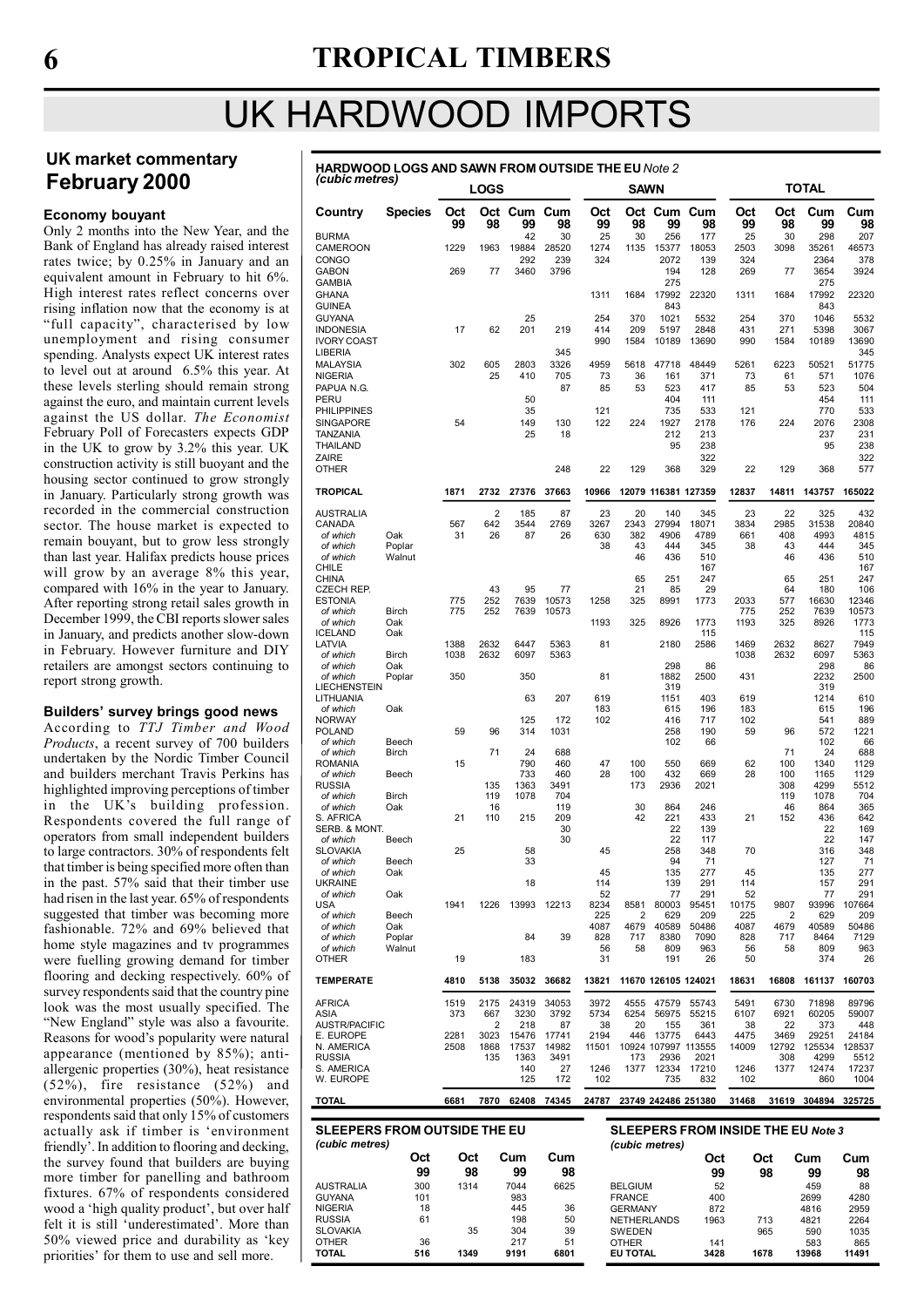# UK HARDWOOD IMPORTS

HARDWOOD LOGS AND SAWN FROM INSIDE THE EU Note 3 (cubic metres)

| $($ capic ilicu co $)$ |                |             | <b>LOGS</b> |      |         |       | <b>SAWN</b> |       |       |       |      | <b>TOTAL</b> |        |
|------------------------|----------------|-------------|-------------|------|---------|-------|-------------|-------|-------|-------|------|--------------|--------|
| Country                | <b>Species</b> | Oct         | Oct         |      | Cum Cum | Oct   | Oct         | Cum   | Cum   | Oct   | Oct  | Cum          | Cum    |
|                        |                | 99          | 98          | 99   | 98      | 99    | 98          | 99    | 98    | 99    | 98   | 99           | 98     |
| <b>AUSTRIA</b>         | Beech          |             |             |      |         |       | 30          |       | 30    |       | 30   |              | 30     |
| <b>BELGIUM</b>         |                |             |             | 344  | 336     | 379   | 465         | 3280  | 4972  | 379   | 465  | 3624         | 5308   |
| of which               | Beech          |             |             | 103  |         | 93    | 244         | 730   | 885   | 93    | 244  | 833          | 885    |
| of which               | Oak            |             |             |      | 230     |       |             | 139   |       |       |      | 139          | 230    |
| <b>DENMARK</b>         |                | 12          | 26          | 126  | 404     | 412   | 387         | 3306  | 2436  | 424   | 413  | 3432         | 2840   |
| of which               | Beech          | 12          | 26          | 74   | 290     | 242   | 387         | 2610  | 2057  | 254   | 413  | 2684         | 2347   |
| <b>FINLAND</b>         |                | $\Omega$    | 176         | 795  | 3954    | 583   | 188         | 6157  | 3889  | 583   | 364  | 6952         | 7843   |
| <b>FRANCE</b>          |                | 192         | 5           | 1502 | 854     | 791   | 923         | 8867  | 8992  | 983   | 928  | 10369        | 9846   |
| of which               | Beech          |             |             | 32   | 222     | 184   | 143         | 1879  | 941   | 184   | 143  | 1911         | 1163   |
| of which               | Oak            | 28          |             | 240  |         | 464   | 568         | 4866  | 4976  | 492   | 568  | 5106         | 4976   |
| <b>GERMANY</b>         |                | 172         | $\Omega$    | 1811 | 1201    | 4008  | 3060        | 34040 | 31105 | 4180  | 3060 | 35851        | 32306  |
| of which               | Beech          |             |             | 30   | 84      | 3091  | 2495        | 27396 | 24559 | 3091  | 2495 | 27426        | 24643  |
| of which               | Oak            |             |             |      | 17      | 137   | 213         | 1243  | 1630  | 137   | 213  | 1243         | 1647   |
| <b>IRELAND</b>         |                | 14          | 10          | 286  | 68      | 149   | 239         | 1426  | 1422  | 163   | 249  | 1712         | 1490   |
| <b>ITALY</b>           |                | 45          | 145         | 45   | 145     | 0     | $\Omega$    | 139   | 43    | 45    | 145  | 184          | 188    |
| <b>NETHERLANDS</b>     |                | 23          | 80          | 381  | 355     | 2158  | 700         | 15527 | 9741  | 2181  | 780  | 15908        | 10096  |
| of which               | Beech          |             |             |      |         |       |             | 8     | 145   |       |      | 8            | 145    |
| of which               | Oak            |             |             |      |         | 34    |             | 592   | 455   | 34    | 1    | 592          | 455    |
| <b>SPAIN</b>           |                | $\mathbf 0$ | 0           | 65   | 122     | 162   | 190         | 1413  | 1567  | 162   | 190  | 1478         | 1689   |
| <b>SWEDEN</b>          |                | $\Omega$    | $\Omega$    | 3141 | 7372    | 2125  | 2383        | 17603 | 21385 | 2125  | 2383 | 20744        | 28757  |
| <b>EU TOTAL</b>        |                | 458         | 442         | 8496 | 14811   | 10767 | 8565        | 91758 | 85582 | 11225 | 9007 | 100254       | 100393 |

#### BLOCKBOARD AND PLYWOOD FROM OUTSIDE THE EU (cubic metres)

|                                      |           |           | <b>BLOCKBOARD</b> |                |             |             | <b>PLYWOOD</b> |                |
|--------------------------------------|-----------|-----------|-------------------|----------------|-------------|-------------|----------------|----------------|
|                                      | Oct<br>99 | Oct<br>98 | Cum<br>99         | Cum<br>98      | Oct<br>99   | Oct<br>98   | Cum<br>99      | Cum<br>98      |
| <b>BANGLADESH</b>                    |           |           |                   |                |             |             | 430            |                |
| <b>BRAZIL</b><br><b>BURMA</b>        | 113       | 256       | 1661              | 2182           | 21528       | 18016       | 198917<br>6576 | 121306         |
| <b>GHANA</b>                         |           |           |                   |                | 35          |             | 1276           | 280            |
| <b>GUYANA</b>                        |           |           |                   |                | 410         |             | 9808           | 3298           |
| <b>HONG KONG</b><br><b>INDONESIA</b> | 1438      | 1584      | 10242             | 16954          | 11967       | 17097       | 178<br>221060  | 1803<br>158892 |
| <b>MALAYSIA</b>                      |           |           | 2430              | 590            | 11158       | 16984       | 108078         | 130421         |
| <b>PHILIPPINES</b>                   |           |           |                   |                |             |             | 30             | 155            |
| <b>SINGAPORE</b>                     |           |           | 8                 | $\overline{2}$ | 95          | 67          | 491            | 589            |
| <b>SOUTH KOREA</b>                   |           |           |                   |                |             | 11214       | 57944          | 19772          |
| THAILAND<br><b>OTHER</b>             | 62        |           |                   | 0              |             | 24          | 12262<br>459   | 1041           |
|                                      |           | 0         | 107               |                | 31          | 0           |                | 3              |
| <b>TROPICAL</b>                      | 1613      | 1840      | 14448             | 19728          | 45224       | 63402       | 617509         | 437560         |
| <b>BELARUS</b>                       |           |           |                   |                | 220         |             | 1135           | 329            |
| CANADA<br>CHILE                      |           |           | 25                |                | 3385<br>881 | 731<br>4803 | 45152<br>15465 | 48548<br>11764 |
| <b>CHINA</b>                         | 22        |           | 153               | 123            | 744         | 1020        | 8726           | 4723           |
| <b>ESTONIA</b><br><b>ICELAND</b>     |           |           |                   |                | 257         | 571         | 5794<br>260    | 4777           |
| <b>ISRAEL</b>                        |           |           |                   |                | 45          | 108         | 1187           | 1289           |
| LATVIA                               |           | 77        |                   | 153            | 5674        | 2136        | 32360          | 27119          |
| LITHUANIA<br><b>MALTA</b>            |           |           | 81                | 170            | 456         | 610         | 9010<br>1007   | 9368           |
| <b>MOROCCO</b>                       |           |           |                   |                | 65          |             | 440            | 712            |
| <b>NORWAY</b>                        | 109       |           | 714               | 110            | 344         | 342         | 2943           | 2709           |
| <b>POLAND</b>                        |           | 15        | 42                | 180            | 188         | 225         | 1750           | 1817           |
| <b>RUSSIA</b><br><b>SLOVENIA</b>     |           |           |                   |                | 6918<br>37  | 7459<br>138 | 70727<br>443   | 81782<br>487   |
| SWITZERLAND                          |           |           |                   | 16             |             |             | 33             | 403            |
| <b>USA</b>                           |           |           |                   | 351            | 247         | 1527        | 22206          | 202051         |
| <b>OTHER</b>                         | 0         | 101       | 0                 | 141            | 113         | 8           | 503            | 90             |
| <b>TEMPERATE</b>                     | 131       | 193       | 1015              | 1244           | 19574       | 19678       | 219141         | 397968         |
| <b>AFRICA</b>                        | 62        |           | 107               |                | 131         |             | 2337           | 992            |
| ASIA<br><b>AUSTR/PACIFIC</b>         | 1460      | 1685      | 12833             | 17770          | 24060       | 46519       | 417032<br>37   | 318756         |
| E. EUROPE                            |           | 92        | 123               | 543            | 6894        | 3683        | 50579          | 43911          |
| N. AMERICA                           |           |           | 25                | 351            | 3632        | 2258        | 67358          | 250599         |
| <b>RUSSIA</b>                        |           |           |                   |                | 6918        | 7459        | 70727          | 81782          |
| S. AMERICA                           | 113       | 256       | 1661              | 2182           | 22819       | 22819       | 224190         | 136376         |
| W. EUROPE                            | 109       |           | 714               | 126            | 344         | 342         | 4390           | 3112           |
| <b>TOTAL</b>                         | 1744      | 2033      | 15463             | 20972          | 64798       | 83080       | 836650         | 835528         |

#### BLOCKBOARD AND PLYWOOD FROM INSIDE THE EU Note 3

| (cubic metres)     |                |           | <b>BLOCKBOARD</b> |           |                |           |           |           |
|--------------------|----------------|-----------|-------------------|-----------|----------------|-----------|-----------|-----------|
|                    | Oct<br>99      | Oct<br>98 | Cum<br>99         | Cum<br>98 | Oct<br>99      | Oct<br>98 | Cum<br>99 | Cum<br>98 |
| <b>AUSTRIA</b>     |                |           |                   |           | 2              |           | 23        | 29        |
| <b>BELGIUM</b>     |                |           | 114               | 31        | 1060           | 1544      | 11187     | 9700      |
| <b>DENMARK</b>     | 58             |           | 307               | 334       | 22             | 101       | 457       | 847       |
| <b>FINLAND</b>     | 174            | 249       | 3043              | 4037      | 6047           | 7327      | 68091     | 56515     |
| <b>FRANCE</b>      |                |           | 64                | 36        | 1394           | 1386      | 15080     | 20134     |
| <b>GERMANY</b>     | 61             | 97        | 3020              | 855       | 690            | 336       | 5287      | 6268      |
| <b>GREECE</b>      |                |           |                   |           |                |           | 26        |           |
| <b>IRELAND</b>     | 1              |           | 5                 | 23        | 278            | 39        | 1818      | 1835      |
| <b>ITALY</b>       |                | 101       | 632               | 450       | 637            | 1044      | 7716      | 7117      |
| <b>NETHERLANDS</b> | $\overline{2}$ |           | 89                | 1277      | $\overline{2}$ | 66        | 296       | 1036      |
| <b>SPAIN</b>       |                |           | 45                |           | 308            | 443       | 4370      | 3851      |
| <b>SWEDEN</b>      |                |           |                   | 373       | 448            | 686       | 4823      | 5450      |
| <b>EU TOTAL</b>    | 296            | 447       | 7319              | 7416      | 10888          | 12972     | 119174    | 112782    |

#### NOTES

1. Statistics are based on official figures of HM Customs and Excise. We try to amend anomalies, but it is not always possible to identify them. The imports of tropical wood apparently coming from continental Europe may include goods transhipped through a continental port. Boules and forms of square edged stock may be included under 'logs'. Where species are shown as coming from a source where it is known they do not occur, then it is assumed that the wood is wrongly identified and it is classified under "others" for that country. Major inconsistencies between values, weights and volumes are reconciled by estimates based on previous performance.

2. Logs and sawn data for "other" species derived from Estonia (Total cum 1999 volume 57677m3) and Latvia (total cum 1999 volume 113345 m3) are omited from this table as these volumes are assumed to contain large quantities of softwood.

3. HM Customs and Excise Data for trade within the EU is subject to delay. Because of new methods of statistical collection, returns may remain incomplete. Statistics are recorded as received and may be corrected subsequently and marked "C".

| (cubic metres)                           |            |           |             |              |
|------------------------------------------|------------|-----------|-------------|--------------|
|                                          | Oct        | Oct       | Cum         | Cum          |
|                                          | 99         | 98        | 99          | 98           |
| <b>BRAZIL</b>                            |            |           | 25          | 48           |
| <b>CAMEROON</b>                          |            | 20        | 76          | 99           |
| CONGO<br>DOM. REP                        | 25         | 45        | 25<br>25    | 186<br>25    |
| <b>GHANA</b>                             | 399        | 88        | 3926        | 2550         |
| INDIA                                    |            |           | 4           |              |
| <b>INDONESIA</b>                         |            |           | 32          | 213          |
| <b>IVORY COAST</b><br><b>MALAYSIA</b>    |            | 15        | 60<br>22    | 183<br>135   |
| <b>SINGAPORE</b>                         |            |           | 35          | 66           |
| <b>THAILAND</b>                          |            |           | 182         | 426          |
| ZAIRE                                    | 73         | 494       | 385         | 1627         |
| <b>TROPICAL</b>                          | 497        | 662       | 4797        | 5558         |
| <b>AUSTRALIA</b>                         |            |           |             | 2            |
| <b>BULGARIA</b><br>CANADA                | 19         | 156       | 31<br>977   | 855          |
| CHINA                                    |            |           | 80          | 28           |
| CROATIA                                  |            |           | 31          |              |
| <b>ESTONIA</b><br><b>HUNGARY</b>         | 114<br>32  |           | 1204<br>124 | 121<br>65    |
| LATVIA                                   | 56         | 146       | 774         | 1234         |
| LITHUANIA                                |            |           | 47          |              |
| <b>NORWAY</b><br><b>RUSSIA</b>           |            | 64        | 82<br>253   | 478          |
| S. AFRICA                                | 200        | 141       | 1918        | 1839         |
| SLOVENIA                                 |            |           | 341         | 308          |
| SWITZERLAND<br>USA                       | 4<br>653   | 475       | 240<br>7409 | 468<br>9005  |
|                                          |            |           |             |              |
| <b>TEMPERATE</b>                         | 1078       | 982       | 13511       | 14403        |
| <b>TOTAL</b>                             | 1575       | 1644      | 18308       | 19961        |
| <b>VENEERS FROM INSIDE THE EU Note 3</b> |            |           |             |              |
| (cubic metres)                           | Oct        | Oct       | Cum         | Cum          |
|                                          | 99         | 98        |             |              |
| <b>BELGIUM</b>                           | 281        | 217       | 99<br>1590  | 98<br>1767   |
| <b>DENMARK</b>                           | 81         | 41        | 479         | 486          |
| <b>FINLAND</b>                           | 20         | 14        | 664         | 250          |
| <b>FRANCE</b><br><b>GERMANY</b>          | 111<br>394 | 88<br>306 | 938<br>3220 | 1281<br>2977 |
| <b>ITALY</b>                             | 34         | 16        | 396         | 230          |
| NETHERLANDS                              |            | 8         | 209         | 227          |
| <b>SPAIN</b><br>OTHER                    | 60<br>10   | 12        | 178<br>67   | 42<br>524    |

### UK statistical commentary October 1999

SPAIN 60 178 42 OTHER 10 12 67 524 EU TOTAL 991 702 7741 7784

UK imports for the year to October indicate a 15% drop in tropical wood imports. The decline primarily reflects increasing problems of supply in African countries. The log export ban in the Cameroon has led to a significant decrease in log imports from there, while sawn imports from Ghana and the Ivory Coast have also fallen. Ghana however has significantly increased veneer exports to the UK, and with the removal of Congo DR (formerly Zaire) from the equation, now dominates UK supplies of tropical veneer. Imports from Guyana are also much reduced compared with 1998. Burma is a notable absentee from the list of significant tropical suppliers these days, reflecting declining UK teak demand as garden furniture manufacturers have shifted operations to the Far East. Declining tropical imports have not been made up by increased temperate log and sawn imports, which remain flat compared with the previous year. The shift away from the US, particularly White oak, has become more pronounced as the year proceeds. Declining hardwood imports from the US are compensated by increased Canadian shipments. Hardwood imports from Eastern Europe increased marginally in the year to October over the previous year, but are still relatively insignificant. Log and sawn imports from within the EU have remained flat compared with 1998. Imports of German beech are marginally higher than 1998. There is also a noticeable increase in imports of "other " species from the Netherlands, perhaps reflecting increased buying of both temperate and tropical hardwood from landed stocks in the Netherlands.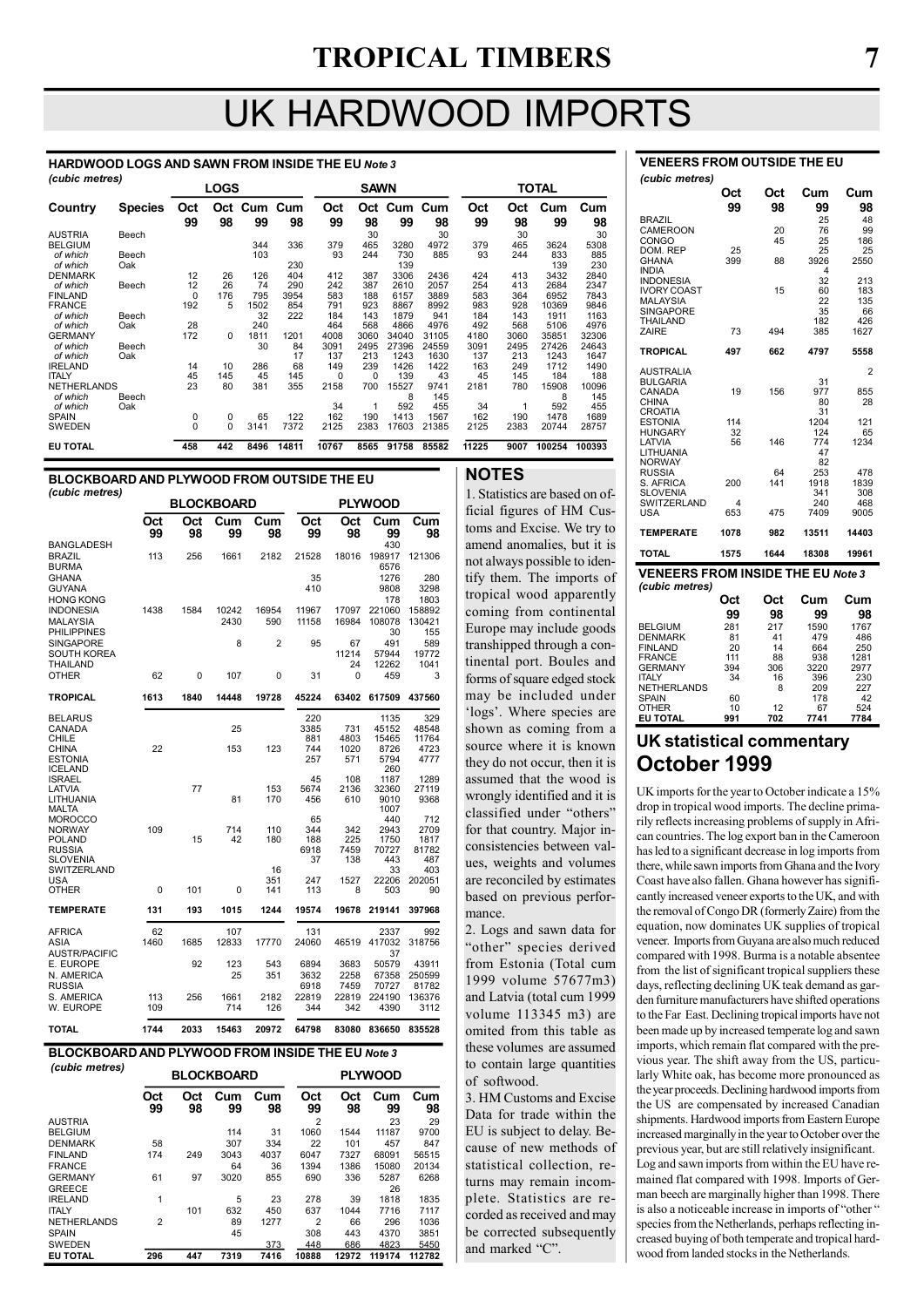# Plywood Hopes of price rises remain unfulfilled

Hopes of rising plywood prices that emerged towards the end of 1999 have yet to be fulfilled. Indonesian prices struggled up to INDO96 less 16/18 at the end of 1999 in anticipation of tightening supplies in the Far East during the rains and various holiday periods. However they have now slipped back once again to INDO96 less 18/20. The scale of illegal logging in Indonesia has been widely reported and goes a long way to explain the continuing weakness of Indonesian plywood prices. It now seems that only radical changes in Indonesian regulatory practices will bring about a sustained increase in the price position of hardwood plywood. This in turn is dependent on sustained economic growth, stability and political will in Indonesia none of which can be guaranteed.

At these levels, Malaysian producers remain uncompetitive. They continue to focus on speciality plywood for supply to Japan, and on the export of veneers. Malaysian shippers suggest that prices need to rise 10 to 12% before they would consider re-entering the European market for hardwood plywood.

Brazil too is out of the picture so far as the European market for the hardwood product is concerned. Weak markets and subdued prices for hardwood ply have been one factor encouraging a shift to softwood ply manufacture in Brazil. ITTO's Market News Service estimates that 2.1 million cubic metres of plywood were produced in Brazil during 1999, a record level for Brazil, with the greatest increase in production being in pine plywood for export (CDX- construction grade). Pine plywood production in 1999 reached 1.1 million cubic metres, while tropical plywood production accounted for 1 million m3.

The UK market for tropical plywood is reported to be dull and highly competitive. Prices are very weak reflecting both the low price of imported Indonesian plywood and intense competition from other panel products, notably OSB.

Despite signs of economic recovery in the Far East, the hardwood ply market is relatively subdued. To some extent this reflects lower activity during the traditional winter off-season. Japan's market is overstocked and buying is currently dull. The economic recovery in Korea is encouraging, but the construction sector has been slow to pick up and plywood buying remains slow.

Last year China reduced its imports of plywood of all types by around 38% to just over 1 million m3. To some extent the decline reflected the rising price of plywood from the very low levels apparent at the height of the Asian crises in 1998. It also reflects differential Chinese tarifs which are zero for imported logs and sawnwood and 15% for plywood. China's domestic manufacturers have been able to import logs relatively cheaply and compete effectively with overseas manufacturers.

# European Hardwoods Loggers race against time

The European hardwood sector is grappling with the effects of the storms that hit the continent in the closing weeks of 1999. Logging companies are racing against time to extract as much volume as possible before warmer weather in the spring leads to rapid deterioration of log quality. Harvesting is concentrated on the larger sizes of beech, a species which succumbs rapidly to blue stain if left on the forest floor during the summer months. High quantities of beech logs are now being offered for sale - some French forest administrations are reported to be offering lots of up to 50,000 m3. This inevitably impacts on beech log prices. The European trade journal EUWID reports that depending on grade French beech log prices are running 20 to 50% lower than the 4th quarter of 1999. The problem in the beech log market is compounded by existing high stocks at European sawmills which had been building inventories since the beginning of the logging season last Autumn.

Trade analysts emphasise that the impact on beech prices will be relatively short-lived, and will focus more heavily on logs and utility sawnwood grades than on quality sawn prices. Many of the felled trees were snapped rather than thrown - which severely impairs opportunities for conversion. The window of opportunity for extraction of beech logs is limited to only the next two to three months. Irrigation storage capacity is restricted and beech logs can be stored in this way for no more than 12 months without significant loss of quality. The volume of high grade kiln dried material that can be produced is also limited by existing sawing and kilning capacity. Many central European sawmilling companies are relatively small scale, and have difficulty financing large stockpiles of logs. Furthemore, the long term impact of the storm should be considered. Producers believe the storm has severely reduced the ability of French and German beech forests to supply good quality logs in succeeding years. The impact of the storms may be to intensify an existing trend, already apparent over the last two years, towards declining western European beech log quality. A shortage of quality beech logs is now expected next year.

On the market side, major buyers of sawn European beech are reported to have adopted a cautious policy due to the ready availability of green logs. There are wide-spread expectations of lower prices, although producers are emphasising the limited supplies of high quality material and lack of storage capacity. Lower log prices have impacted on sawn prices, but price reductions have been less pronounced.

Many French and German companies are seeking to off-load large quantities of beech veneer and sawing logs to China. EUWID reports that numerous Chinese importers are visiting storm damaged regions during February. However China is reported to have ample stocks of beech and there is no let up in Chinese expectations for good quality. Prices to China were falling

even before the storm damage. Romanian shippers were contributing to this trend, by offering goods to China at 10% to 15% lower than Western European shippers. EUWID reports that since the end of last year CIF prices to China for kiln dried double edged sawn Central European beech have fallen from over US\$900/m3 to nearer US\$800/m3. The decline in price coupled with increased freight rates to the Far East has meant tightening margins for European sawmillers, despite the advantages offered by the euro's current weakness against the dollar. EUWID also reports the Chinese market is "overwhelmed" by offers from new exporters at low prices, but the Chinese focus on quality has meant importers generally prefer existing tried-and-tested suppliers.

Demand for European beech in the Spanish market was fairly lively prior to the storms, with many importers shifting away from high priced French stock, in favour of cheaper German produce. Price increases of 5 to 6% for German sawn beech were experienced at that time. After the storms, Spanish buyers have reverted to French suppliers to reduce transport costs.

The Italian market has been less influenced by the storm damage, despite the Italian furniture industry's current fashion for light tinted beech. Italy's furniture sector is now heavily reliant on beech from the former Yugoslavia. Significant volumes of beech from this region are also being bought by Italian importers for subsequent shipment to China both in log and sawn form.

The situation in the European oak market differs from that of the beech market. Very little European oak is being harvested as operations focus on less durable beech and softwood species. Many European mills are short of green logs of the species. It is estimated that the total volume of oak felled in France was equivalent to around one year's harvest. The storm's impact on oak markets will be spread over a number of years. As with beech, there is a questionmark over the quality of storm-felled oak. There may be only limited impact on the market for high quality sawn material.

More accurate data is now emerging of the extent of damage to forest stands. The European Organisation of Sawmillers estimate that the total possible conversion volume of wood felled during the European storms amounted to around 150 million m3. Much of this wood is not of sawing quality. Of the 150 million m3, there are around 55 million m3 of softwood saw-quality logs, and 30 million m3 of saw-quality hardwoods. Of the total 85 million m3 of sawing logs, around 28 million m3 will be stored in ponds; around 39 million m3 should be used domestically; and up to 15 million m3 may be exported. Much of the storm damage was concentrated in France. The total possible conversion volume of wood felled in France amounted to 107 million m3. Around 42% of this volume consisted of hardwoods comprising 18 million m3 of beech; 15 million m3 of oak; and 12 million m3 of other species (notably Poplar).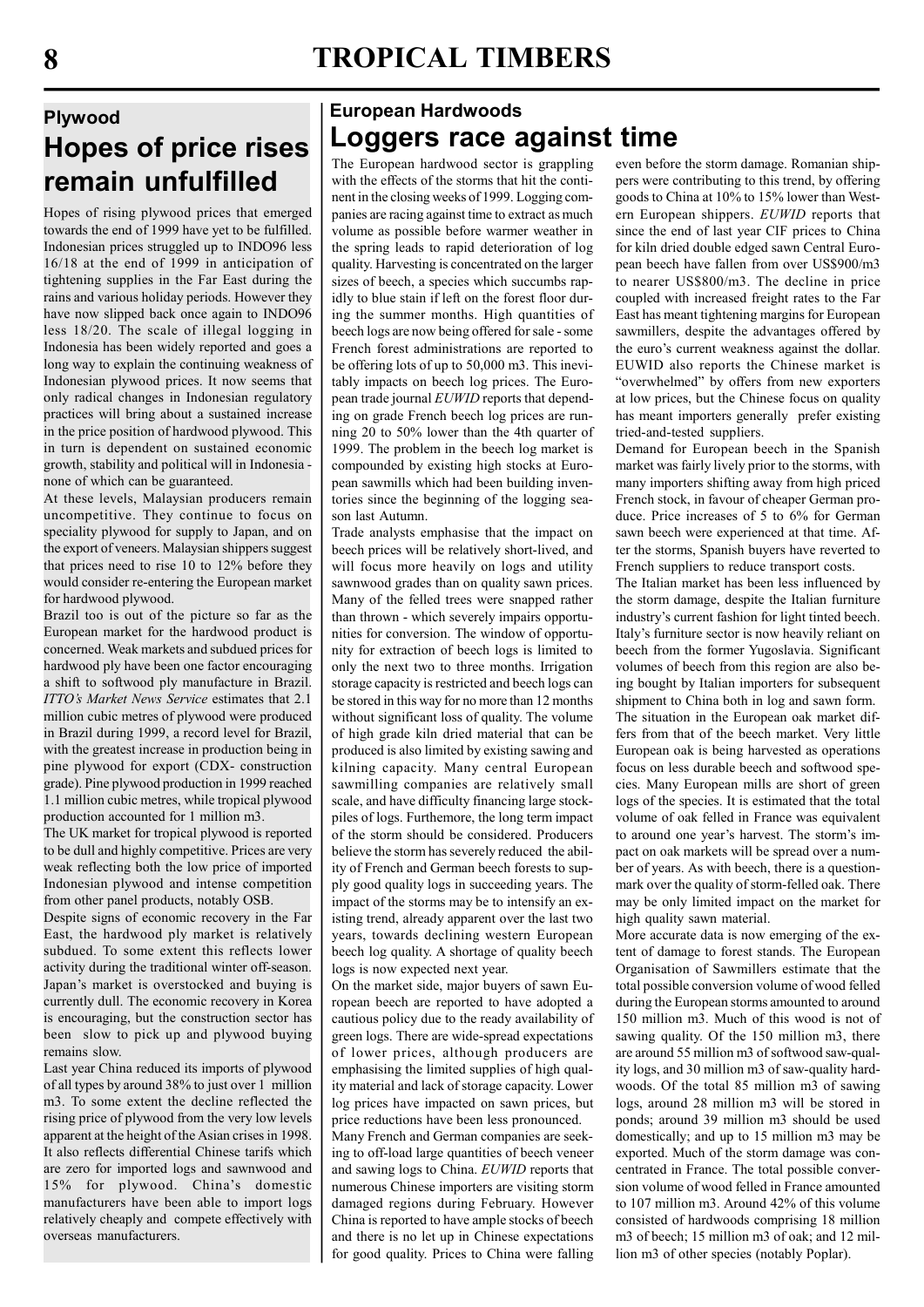### Spain US shippers exploit bouyant demand

1999 was a boom year for the Spanish economy, partly because the linking of the pesata to the euro has brought the lowest interest rates for years. The Economist indicates that GDP growth during 1999 reached around 3.7%, well above the Euro-11 average of 2.2%. Spending in the construction sector grew by around 10.2%. Apartment construction starts reached 525,000 units, up from 467,000 in 1998. Prospects this year look good, with The Economist February "Poll of Forecasters" predicting GDP growth of around 4% in 2000. The high level of construction starts in 1999 should mean large numbers of completions this year, suggesting strong demand for inside finishing and furniture. Trade reports suggest the hardwood flooring market is growing, particularly in the North (the South prefers marble and ceramics). Incumbent President Jose Maria Aznar recently announced his intention to increase spending on public building projects if he is reelected in March, which may also boost demand for wood. Despite the positive economic picture, imports of many hardwood products during the first half of 1999 were subdued compared with1998. Tropical log imports were particularly hard hit declining 24% compared with the same period in 1998. Cameroon has been the primary source of logs to Spain, but supplies from this source were disrupted during 1999 in the run up to the log export ban coming into force on 1 July last year. Spain was also characterised by relatively high stocks of sapele in the first half of 1999. Imports of sawn tropical wood were down around 7%, a trend which affected all the major supply sources. The strength of Spanish demand for hardwood veneer during 1999 suggests one possible contributory factor; increasing numbers of manufacturers may be turning away from solid lumber in favour of veneered

panels to keep down costs. Spanish imports of veneer during the first nine months of 1999 were up 12% on the same period the previous year. Spanish imports of European oak continued at relatively high levels during the first half of 1999, with a noticeable shift away from French to German sources. Imports of European beech however declined by 6%. In part this reflects the high costs of beech from Spain's traditional suppliers in France due to continuing strong Chinese demand.

North American hardwood exporters appear to have been the major beneficiaries of the booming Spanish economy. The continuing strength of North American sales in Spain during 1999 is particularly impressive given the weakness of the euro vis-a-vis the dollar, and rising prices for many American species. North American imports between January and June were up 18% on the previous year. Interestingly this is despite a significant decline in Spanish imports of White oak, traditionally the main species sold into the Spanish market. Import data seems to confirm the anecdotal evidence of growing interest amongst Spanish manufacturers to experiment with a wider range of species. Like elsewhere in Europe, Spanish furniture manufacturers have sought to exploit strong consumer preference for Cherry and Maple. As prices for these species have increased, they have also actively sought out alternatives such as Soft maple and Walnut. However there continues to be little interest in red oak or tulipwood. While Spanish manufacturers are open to new species, they are also increasingly focused on quality and remain generally resistant to natural characteristics and colour variations. There are reports of increasing interest in blanks for components and strips for moulding amongst Spanish manufacturers.

## Another round of consolidation

The last few weeks have taken to a new level the trend towards international consolidation in the wood products sector. Stora Enso, the Swedish-Finnish forestry and paper group announced that it would acquire Consolidated Papers, it's American rival, for US\$4.8 billion, to create the world's largest producer of paper and board. The deal came a week after Finland's UPM-Kymmene bought America's Champion International for US\$ 6.5 billion. Meanwhile concentration in European builders merchant sector continues. On Janury 27, the French building group Saint-Gobain announced the take-over of London-based Meyer International Plc. The takeover price was £1.04 billion. Saint Gobain's sales during 1998 amounted to £17.8 billion, while Meyer's sales were £2.1 billion. Through its subsidiaries Graham and Jewson, Meyer has 169 and 378 sites respectively. Sources: The Economist/EUWID.

### US propose to double aid for tropical forests

President Clinton's administration announced proposals in early February to nearly double US financial assistance for tropical forest protection. President Clinton's FY 2001 budget proposes a \$150 million spend on a new "Greening the Globe" initiative. This would represent the biggest increase in U.S. aid for tropical forest conservation on record. Last year only \$US80 million were allocated. \$100 million (up from \$62 million in FY 2000) would be channeled through forestry projects run by the US Agency for International Development (USAID). \$37 million would be allocated for Debt-for-Nature Swaps, three times current funding. \$3 million (a 50% increase) would be channeled through the US Fish and Wildlife Service for protection of endangered species. \$10 million, more than three times current funding, would go to the International Programs Office of the Forest Service to increase technical assistance for tropical forest management.

Although Spanish imports of American hardwoods were good throughout the first half of 1999, reports of high inventories were beginning to emerge by the end of the year .

The environmental issue is just beginning to have an impact in Spain. Greenpeace has launched a campaign targeting Spain's tropical imports from Brazil. Scandinavian exporters marketing FSC-certified products also report that there is growing demand for certified products, although from a very small base. This demand derives primarily from public building projects, and from manufacturers selling to members of WWF Buyers Group in Northern Europe.

| <b>Spain Hardwood Imports</b><br>January to June - Volume (m3)<br>Source: AEIM                                                                                                                                                                                       |                                                                                                                                          |                                                                                                                                           |                                                                                            |  |  |
|----------------------------------------------------------------------------------------------------------------------------------------------------------------------------------------------------------------------------------------------------------------------|------------------------------------------------------------------------------------------------------------------------------------------|-------------------------------------------------------------------------------------------------------------------------------------------|--------------------------------------------------------------------------------------------|--|--|
|                                                                                                                                                                                                                                                                      | 1998                                                                                                                                     | 1999<br>%<br>Chng                                                                                                                         |                                                                                            |  |  |
| Tropical Logs<br>Cameroon<br>Equatorial Guinea<br>Gabon<br>Central Afr. Rep.<br>Ivory Coast<br>Congo<br>Liberia<br>Other Europe<br>Other Africa<br>Other Asia<br>Total                                                                                               | 92,394<br>26,556<br>16,626<br>8,085<br>1,184<br>1,259<br>4,566<br>5,270<br>3,218<br>204<br>159,362                                       | 65,468<br>17,406<br>11,894<br>12,789<br>2,140<br>3,772<br>3,380<br>4,132<br>41<br>53<br>121,075                                           | -29<br>-34<br>-28<br>58<br>81<br>200<br>-26<br>-22<br>-99<br>-74<br>-24                    |  |  |
| Tropical Sawn<br>Cameroon<br><b>Ivory Coast</b><br>Brazil<br>Central Afr. Rep.<br>Congo<br>Ghana<br>Chile<br>Gabon<br>Indonesia<br>Other Europe<br>Other America<br>Other Africa<br>Other Asia<br>Total                                                              | 81,936<br>66,233<br>56,677<br>14,769<br>11,219<br>3,245<br>1,231<br>1,440<br>1,547<br>3,548<br>3,177<br>1,417<br>106<br>246,545          | 70,032<br>64,523<br>51,430<br>12,373<br>10,437<br>4,876<br>3,065<br>1,733<br>309<br>5,934<br>1,653<br>1,718<br>381<br>228,464             | $-15$<br>$-3$<br>-9<br>-16<br>-7<br>50<br>149<br>20<br>-80<br>67<br>-48<br>21<br>259<br>-7 |  |  |
| <b>Temperate Logs</b><br>European Oak<br>from France<br>from Germany<br>European Beech<br>from France<br>from Germany<br>from Belgium<br>from Ukraine<br>Eucalyptus<br>from Portugal<br>from Argentina<br>from Uruguay<br>Other species<br>Total                     | 67,362<br>55,978<br>2,558<br>97,645<br>82,440<br>5,948<br>5,730<br>2,004<br>503,361<br>221,101<br>145,569<br>81,076<br>35,336<br>703,704 | 70,871<br>50,471<br>8,264<br>91,677<br>62,370<br>3,123<br>12,219<br>6,885<br>666,865<br>268,341<br>128,940<br>97,336<br>42,299<br>871,712 | 5<br>-10<br>223<br>-6<br>-24<br>-47<br>113<br>244<br>32<br>21<br>$-11$<br>20<br>20<br>24   |  |  |
| <b>Temperate Sawn</b><br>European oak<br>from France<br>from Austria<br>from Germany<br>European Beech<br>from Germany<br>from France<br>from Austria<br>N. American<br>from U.S.A*<br>from Canada<br>Other<br>Total<br>* US oak imports registered a decline of 12% | 22,431<br>15,228<br>3,391<br>940<br>108,287<br>56,671<br>34,673<br>5,999<br>71,961<br>67,034<br>4,927<br>28,741<br>231,420               | 23,145<br>13,451<br>4,476<br>2,600<br>90,094<br>48,421<br>27,478<br>6,228<br>84,587<br>78,463<br>6,124<br>36,968<br>234,794               | 3<br>-12<br>32<br>177<br>$-17$<br>-15<br>-21<br>4<br>18<br>17<br>24<br>29<br>1             |  |  |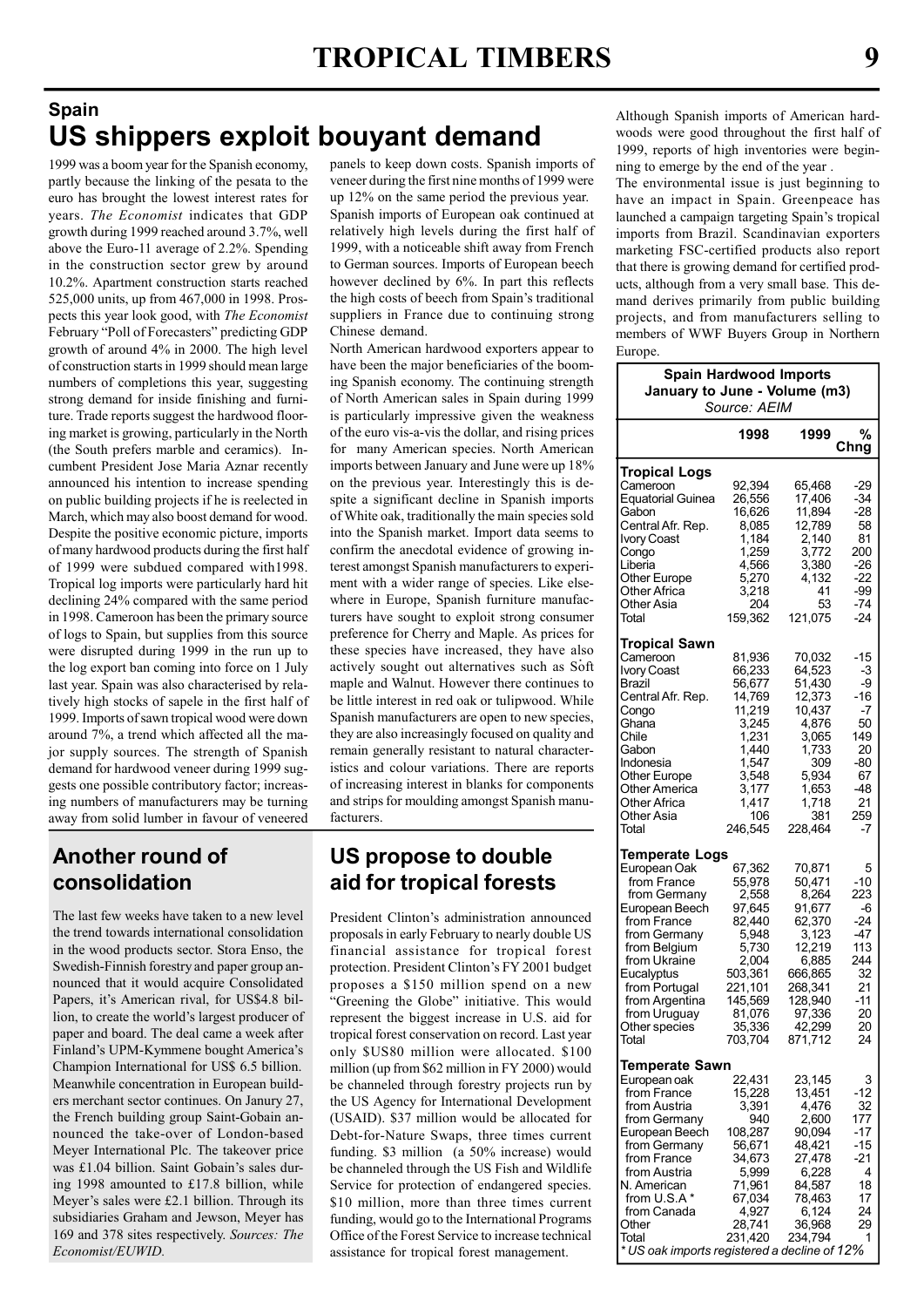# European construction Prospects favourable

The prospects for the European Construction Industry into the new Millennium appear more favourable than at any time during the 1990s. This

is the conclusion of a paper forecasting the development of the European construction sector to the year 2002 issued at the 48th Euroconstruct Conference in Cambridge, UK, at the beginning of January.

The Euroconstruct paper notes that total growth throughout the European construction sector slowed to  $+ 0.96\%$  and  $+ 0.93\%$  in 1997 and 1998 respectively. Growth in 1999, estimated at around  $+2.9\%$ , was considerably higher. This trend is expected to continue. Growth during 2000 and 2001 is forecast at  $+2.7%$  and  $+1.8%$ respectively. Taking a look at individual sectors: \* New residential construction: During 1999, the "Big Five" European economies (comprising Germany, France, UK, Italy and Spain) saw significant increases in new house construction compared to previous years. This was largely due to a halt in the decline in Germany and strong performances in France (+13%) and Spain (+12.9%). This trend is expected to moderate over the following two years (+1.6% and 0.4%) due largely to a forecast decline in French house starts in 2001 and 2002.

House starts are also expected to continue to rise outside the "Big Five" during 2000, with Sweden (+16.8%), Ireland (+8.8%), Norway

| <b>Euroconstruct countries</b><br>2000 (f) 2001 (f)<br>1998<br>1999<br>2002 (f)<br>$f =$ forecast<br>Billion euros, based on 1998 prices<br>26.8<br>27.7<br>28.4<br>Belgium<br>29.0<br>29.6<br>16.3<br>15.8<br>15.5<br>15.8<br>Denmark<br>16.1<br>212.8<br>212.4<br>214.7<br>217.7<br>221.9<br>Germany<br>12.9<br>13.6<br>Finland<br>14.5<br>14.7<br>15.0<br>100.9<br>106.7<br>110.5<br>112.1<br>114.1<br>France<br><b>Great Britain</b><br>91.6<br>93.4<br>96.0<br>97.8<br>99.1<br>11.8<br>13.3<br>14.8<br>15.6<br>16.2<br>Ireland<br>102.6<br>111.7<br>112.3<br>Italy<br>108.1<br>110.9<br>36.8<br>Netherlands<br>38.5<br>39.8<br>39.7<br>40.0<br>15.3<br>14.5<br>14.6<br>15.2<br>15.6<br>Norway<br>25.3<br>25.6<br>26.0<br>26.5<br>27.0<br>Austria<br>13.4<br>14.5<br>Portugal<br>14.0<br>14.8<br>15.6<br>16.2<br>17.0<br>17.9<br>18.6<br>Sweden<br>19.0<br>Spain<br>55.6<br>61.3<br>64.4<br>65.7<br>67.0<br>Switzerland<br>23.9<br>23.2<br>23.4<br>23.9<br>24.3<br>762.3<br>785.1<br>805.8<br>832.8<br>EC-15<br>818.5<br>Czech Republic<br>4.7<br>4.4<br>4.4<br>4.5<br>4.7<br>4.1<br>4.4<br>4.9<br>5.4<br>5.9<br>Hungary<br>17.6<br>Poland<br>18.6<br>19.6<br>20.8<br>22.6<br>Slovakia<br>1.6<br>1.1<br>1.2<br>1.3<br>1.5<br>790.3<br>813.6<br>835.9<br>850.5<br>867.5<br>Total<br>% Change on previous year<br>$-3.6$<br>3.4<br>2.1<br>Belgium<br>2.5<br>2.1<br>0.7<br>$-3.1$<br>Denmark<br>$-1.9$<br>1.9<br>1.9<br>$-4.1$<br>1.1<br>1.4<br>1.9<br>$-0.2$<br>Germany<br>Finland<br>11.0<br>5.4<br>1.4<br>2.0<br>6.6<br>1.9<br>5.7<br>France<br>3.6<br>1.4<br>1.8<br>1.7<br><b>Great Britain</b><br>2.0<br>2.8<br>1.9<br>1.3<br>8.5<br>12.7<br>11.3<br>3.8<br>Ireland<br>5.4<br>2.9<br>5.4<br>0.7<br>0.5<br>2.6<br>Italy<br>2.1<br>4.6<br>$-0.3$<br>0.8<br>Netherlands<br>3.4<br>$-4.9$<br>2.6<br>$-5.2$<br>0.7<br>4.1<br>Norway<br>4.3<br>1.2<br>Austria<br>1.6<br>1.9<br>1.9<br>6.0<br>4.5<br>3.6<br>2.1<br>5.4<br>Portugal<br>5.2<br>4.9<br>5.3<br>3.9<br>2.2<br>Sweden<br>6.1<br>10.3<br>5.1<br>2.0<br>2.0<br>Spain | <b>Building production in</b> |  |  |  |  |  |  |
|-----------------------------------------------------------------------------------------------------------------------------------------------------------------------------------------------------------------------------------------------------------------------------------------------------------------------------------------------------------------------------------------------------------------------------------------------------------------------------------------------------------------------------------------------------------------------------------------------------------------------------------------------------------------------------------------------------------------------------------------------------------------------------------------------------------------------------------------------------------------------------------------------------------------------------------------------------------------------------------------------------------------------------------------------------------------------------------------------------------------------------------------------------------------------------------------------------------------------------------------------------------------------------------------------------------------------------------------------------------------------------------------------------------------------------------------------------------------------------------------------------------------------------------------------------------------------------------------------------------------------------------------------------------------------------------------------------------------------------------------------------------------------------------------------------------------------------------------------------------------------------------------------------------------------------------------------------------------------------------------------------------------------------|-------------------------------|--|--|--|--|--|--|
|                                                                                                                                                                                                                                                                                                                                                                                                                                                                                                                                                                                                                                                                                                                                                                                                                                                                                                                                                                                                                                                                                                                                                                                                                                                                                                                                                                                                                                                                                                                                                                                                                                                                                                                                                                                                                                                                                                                                                                                                                             |                               |  |  |  |  |  |  |
|                                                                                                                                                                                                                                                                                                                                                                                                                                                                                                                                                                                                                                                                                                                                                                                                                                                                                                                                                                                                                                                                                                                                                                                                                                                                                                                                                                                                                                                                                                                                                                                                                                                                                                                                                                                                                                                                                                                                                                                                                             |                               |  |  |  |  |  |  |
|                                                                                                                                                                                                                                                                                                                                                                                                                                                                                                                                                                                                                                                                                                                                                                                                                                                                                                                                                                                                                                                                                                                                                                                                                                                                                                                                                                                                                                                                                                                                                                                                                                                                                                                                                                                                                                                                                                                                                                                                                             |                               |  |  |  |  |  |  |
|                                                                                                                                                                                                                                                                                                                                                                                                                                                                                                                                                                                                                                                                                                                                                                                                                                                                                                                                                                                                                                                                                                                                                                                                                                                                                                                                                                                                                                                                                                                                                                                                                                                                                                                                                                                                                                                                                                                                                                                                                             |                               |  |  |  |  |  |  |
|                                                                                                                                                                                                                                                                                                                                                                                                                                                                                                                                                                                                                                                                                                                                                                                                                                                                                                                                                                                                                                                                                                                                                                                                                                                                                                                                                                                                                                                                                                                                                                                                                                                                                                                                                                                                                                                                                                                                                                                                                             |                               |  |  |  |  |  |  |
|                                                                                                                                                                                                                                                                                                                                                                                                                                                                                                                                                                                                                                                                                                                                                                                                                                                                                                                                                                                                                                                                                                                                                                                                                                                                                                                                                                                                                                                                                                                                                                                                                                                                                                                                                                                                                                                                                                                                                                                                                             |                               |  |  |  |  |  |  |
|                                                                                                                                                                                                                                                                                                                                                                                                                                                                                                                                                                                                                                                                                                                                                                                                                                                                                                                                                                                                                                                                                                                                                                                                                                                                                                                                                                                                                                                                                                                                                                                                                                                                                                                                                                                                                                                                                                                                                                                                                             |                               |  |  |  |  |  |  |
|                                                                                                                                                                                                                                                                                                                                                                                                                                                                                                                                                                                                                                                                                                                                                                                                                                                                                                                                                                                                                                                                                                                                                                                                                                                                                                                                                                                                                                                                                                                                                                                                                                                                                                                                                                                                                                                                                                                                                                                                                             |                               |  |  |  |  |  |  |
|                                                                                                                                                                                                                                                                                                                                                                                                                                                                                                                                                                                                                                                                                                                                                                                                                                                                                                                                                                                                                                                                                                                                                                                                                                                                                                                                                                                                                                                                                                                                                                                                                                                                                                                                                                                                                                                                                                                                                                                                                             |                               |  |  |  |  |  |  |
|                                                                                                                                                                                                                                                                                                                                                                                                                                                                                                                                                                                                                                                                                                                                                                                                                                                                                                                                                                                                                                                                                                                                                                                                                                                                                                                                                                                                                                                                                                                                                                                                                                                                                                                                                                                                                                                                                                                                                                                                                             |                               |  |  |  |  |  |  |
|                                                                                                                                                                                                                                                                                                                                                                                                                                                                                                                                                                                                                                                                                                                                                                                                                                                                                                                                                                                                                                                                                                                                                                                                                                                                                                                                                                                                                                                                                                                                                                                                                                                                                                                                                                                                                                                                                                                                                                                                                             |                               |  |  |  |  |  |  |
|                                                                                                                                                                                                                                                                                                                                                                                                                                                                                                                                                                                                                                                                                                                                                                                                                                                                                                                                                                                                                                                                                                                                                                                                                                                                                                                                                                                                                                                                                                                                                                                                                                                                                                                                                                                                                                                                                                                                                                                                                             |                               |  |  |  |  |  |  |
|                                                                                                                                                                                                                                                                                                                                                                                                                                                                                                                                                                                                                                                                                                                                                                                                                                                                                                                                                                                                                                                                                                                                                                                                                                                                                                                                                                                                                                                                                                                                                                                                                                                                                                                                                                                                                                                                                                                                                                                                                             |                               |  |  |  |  |  |  |
|                                                                                                                                                                                                                                                                                                                                                                                                                                                                                                                                                                                                                                                                                                                                                                                                                                                                                                                                                                                                                                                                                                                                                                                                                                                                                                                                                                                                                                                                                                                                                                                                                                                                                                                                                                                                                                                                                                                                                                                                                             |                               |  |  |  |  |  |  |
|                                                                                                                                                                                                                                                                                                                                                                                                                                                                                                                                                                                                                                                                                                                                                                                                                                                                                                                                                                                                                                                                                                                                                                                                                                                                                                                                                                                                                                                                                                                                                                                                                                                                                                                                                                                                                                                                                                                                                                                                                             |                               |  |  |  |  |  |  |
|                                                                                                                                                                                                                                                                                                                                                                                                                                                                                                                                                                                                                                                                                                                                                                                                                                                                                                                                                                                                                                                                                                                                                                                                                                                                                                                                                                                                                                                                                                                                                                                                                                                                                                                                                                                                                                                                                                                                                                                                                             |                               |  |  |  |  |  |  |
|                                                                                                                                                                                                                                                                                                                                                                                                                                                                                                                                                                                                                                                                                                                                                                                                                                                                                                                                                                                                                                                                                                                                                                                                                                                                                                                                                                                                                                                                                                                                                                                                                                                                                                                                                                                                                                                                                                                                                                                                                             |                               |  |  |  |  |  |  |
|                                                                                                                                                                                                                                                                                                                                                                                                                                                                                                                                                                                                                                                                                                                                                                                                                                                                                                                                                                                                                                                                                                                                                                                                                                                                                                                                                                                                                                                                                                                                                                                                                                                                                                                                                                                                                                                                                                                                                                                                                             |                               |  |  |  |  |  |  |
|                                                                                                                                                                                                                                                                                                                                                                                                                                                                                                                                                                                                                                                                                                                                                                                                                                                                                                                                                                                                                                                                                                                                                                                                                                                                                                                                                                                                                                                                                                                                                                                                                                                                                                                                                                                                                                                                                                                                                                                                                             |                               |  |  |  |  |  |  |
|                                                                                                                                                                                                                                                                                                                                                                                                                                                                                                                                                                                                                                                                                                                                                                                                                                                                                                                                                                                                                                                                                                                                                                                                                                                                                                                                                                                                                                                                                                                                                                                                                                                                                                                                                                                                                                                                                                                                                                                                                             |                               |  |  |  |  |  |  |
|                                                                                                                                                                                                                                                                                                                                                                                                                                                                                                                                                                                                                                                                                                                                                                                                                                                                                                                                                                                                                                                                                                                                                                                                                                                                                                                                                                                                                                                                                                                                                                                                                                                                                                                                                                                                                                                                                                                                                                                                                             |                               |  |  |  |  |  |  |
|                                                                                                                                                                                                                                                                                                                                                                                                                                                                                                                                                                                                                                                                                                                                                                                                                                                                                                                                                                                                                                                                                                                                                                                                                                                                                                                                                                                                                                                                                                                                                                                                                                                                                                                                                                                                                                                                                                                                                                                                                             |                               |  |  |  |  |  |  |
|                                                                                                                                                                                                                                                                                                                                                                                                                                                                                                                                                                                                                                                                                                                                                                                                                                                                                                                                                                                                                                                                                                                                                                                                                                                                                                                                                                                                                                                                                                                                                                                                                                                                                                                                                                                                                                                                                                                                                                                                                             |                               |  |  |  |  |  |  |
|                                                                                                                                                                                                                                                                                                                                                                                                                                                                                                                                                                                                                                                                                                                                                                                                                                                                                                                                                                                                                                                                                                                                                                                                                                                                                                                                                                                                                                                                                                                                                                                                                                                                                                                                                                                                                                                                                                                                                                                                                             |                               |  |  |  |  |  |  |
|                                                                                                                                                                                                                                                                                                                                                                                                                                                                                                                                                                                                                                                                                                                                                                                                                                                                                                                                                                                                                                                                                                                                                                                                                                                                                                                                                                                                                                                                                                                                                                                                                                                                                                                                                                                                                                                                                                                                                                                                                             |                               |  |  |  |  |  |  |
|                                                                                                                                                                                                                                                                                                                                                                                                                                                                                                                                                                                                                                                                                                                                                                                                                                                                                                                                                                                                                                                                                                                                                                                                                                                                                                                                                                                                                                                                                                                                                                                                                                                                                                                                                                                                                                                                                                                                                                                                                             |                               |  |  |  |  |  |  |
|                                                                                                                                                                                                                                                                                                                                                                                                                                                                                                                                                                                                                                                                                                                                                                                                                                                                                                                                                                                                                                                                                                                                                                                                                                                                                                                                                                                                                                                                                                                                                                                                                                                                                                                                                                                                                                                                                                                                                                                                                             |                               |  |  |  |  |  |  |
|                                                                                                                                                                                                                                                                                                                                                                                                                                                                                                                                                                                                                                                                                                                                                                                                                                                                                                                                                                                                                                                                                                                                                                                                                                                                                                                                                                                                                                                                                                                                                                                                                                                                                                                                                                                                                                                                                                                                                                                                                             |                               |  |  |  |  |  |  |
|                                                                                                                                                                                                                                                                                                                                                                                                                                                                                                                                                                                                                                                                                                                                                                                                                                                                                                                                                                                                                                                                                                                                                                                                                                                                                                                                                                                                                                                                                                                                                                                                                                                                                                                                                                                                                                                                                                                                                                                                                             |                               |  |  |  |  |  |  |
|                                                                                                                                                                                                                                                                                                                                                                                                                                                                                                                                                                                                                                                                                                                                                                                                                                                                                                                                                                                                                                                                                                                                                                                                                                                                                                                                                                                                                                                                                                                                                                                                                                                                                                                                                                                                                                                                                                                                                                                                                             |                               |  |  |  |  |  |  |
|                                                                                                                                                                                                                                                                                                                                                                                                                                                                                                                                                                                                                                                                                                                                                                                                                                                                                                                                                                                                                                                                                                                                                                                                                                                                                                                                                                                                                                                                                                                                                                                                                                                                                                                                                                                                                                                                                                                                                                                                                             |                               |  |  |  |  |  |  |
|                                                                                                                                                                                                                                                                                                                                                                                                                                                                                                                                                                                                                                                                                                                                                                                                                                                                                                                                                                                                                                                                                                                                                                                                                                                                                                                                                                                                                                                                                                                                                                                                                                                                                                                                                                                                                                                                                                                                                                                                                             |                               |  |  |  |  |  |  |
|                                                                                                                                                                                                                                                                                                                                                                                                                                                                                                                                                                                                                                                                                                                                                                                                                                                                                                                                                                                                                                                                                                                                                                                                                                                                                                                                                                                                                                                                                                                                                                                                                                                                                                                                                                                                                                                                                                                                                                                                                             |                               |  |  |  |  |  |  |
|                                                                                                                                                                                                                                                                                                                                                                                                                                                                                                                                                                                                                                                                                                                                                                                                                                                                                                                                                                                                                                                                                                                                                                                                                                                                                                                                                                                                                                                                                                                                                                                                                                                                                                                                                                                                                                                                                                                                                                                                                             |                               |  |  |  |  |  |  |
|                                                                                                                                                                                                                                                                                                                                                                                                                                                                                                                                                                                                                                                                                                                                                                                                                                                                                                                                                                                                                                                                                                                                                                                                                                                                                                                                                                                                                                                                                                                                                                                                                                                                                                                                                                                                                                                                                                                                                                                                                             |                               |  |  |  |  |  |  |
|                                                                                                                                                                                                                                                                                                                                                                                                                                                                                                                                                                                                                                                                                                                                                                                                                                                                                                                                                                                                                                                                                                                                                                                                                                                                                                                                                                                                                                                                                                                                                                                                                                                                                                                                                                                                                                                                                                                                                                                                                             |                               |  |  |  |  |  |  |
|                                                                                                                                                                                                                                                                                                                                                                                                                                                                                                                                                                                                                                                                                                                                                                                                                                                                                                                                                                                                                                                                                                                                                                                                                                                                                                                                                                                                                                                                                                                                                                                                                                                                                                                                                                                                                                                                                                                                                                                                                             |                               |  |  |  |  |  |  |
|                                                                                                                                                                                                                                                                                                                                                                                                                                                                                                                                                                                                                                                                                                                                                                                                                                                                                                                                                                                                                                                                                                                                                                                                                                                                                                                                                                                                                                                                                                                                                                                                                                                                                                                                                                                                                                                                                                                                                                                                                             |                               |  |  |  |  |  |  |
|                                                                                                                                                                                                                                                                                                                                                                                                                                                                                                                                                                                                                                                                                                                                                                                                                                                                                                                                                                                                                                                                                                                                                                                                                                                                                                                                                                                                                                                                                                                                                                                                                                                                                                                                                                                                                                                                                                                                                                                                                             |                               |  |  |  |  |  |  |
|                                                                                                                                                                                                                                                                                                                                                                                                                                                                                                                                                                                                                                                                                                                                                                                                                                                                                                                                                                                                                                                                                                                                                                                                                                                                                                                                                                                                                                                                                                                                                                                                                                                                                                                                                                                                                                                                                                                                                                                                                             |                               |  |  |  |  |  |  |
| 1.7<br>Switzerland<br>$-0.1$<br>$-2.9$<br>0.9<br>2.1                                                                                                                                                                                                                                                                                                                                                                                                                                                                                                                                                                                                                                                                                                                                                                                                                                                                                                                                                                                                                                                                                                                                                                                                                                                                                                                                                                                                                                                                                                                                                                                                                                                                                                                                                                                                                                                                                                                                                                        |                               |  |  |  |  |  |  |
| 1.7<br>EC-15<br>0.8<br>3.0<br>2.6<br>1.6                                                                                                                                                                                                                                                                                                                                                                                                                                                                                                                                                                                                                                                                                                                                                                                                                                                                                                                                                                                                                                                                                                                                                                                                                                                                                                                                                                                                                                                                                                                                                                                                                                                                                                                                                                                                                                                                                                                                                                                    |                               |  |  |  |  |  |  |
| Czech Republic<br>$-9.5$<br>2.3<br>4.4<br>$-6.4$<br>0.0                                                                                                                                                                                                                                                                                                                                                                                                                                                                                                                                                                                                                                                                                                                                                                                                                                                                                                                                                                                                                                                                                                                                                                                                                                                                                                                                                                                                                                                                                                                                                                                                                                                                                                                                                                                                                                                                                                                                                                     |                               |  |  |  |  |  |  |
| 4.0<br>7.3<br>9.3<br>Hungary<br>11.4<br>10.2                                                                                                                                                                                                                                                                                                                                                                                                                                                                                                                                                                                                                                                                                                                                                                                                                                                                                                                                                                                                                                                                                                                                                                                                                                                                                                                                                                                                                                                                                                                                                                                                                                                                                                                                                                                                                                                                                                                                                                                |                               |  |  |  |  |  |  |
| 5.7<br>8.7<br>Poland<br>9.0<br>5.4<br>6.1<br>Slovakia<br>$-4.0$<br>$-31.3$<br>9.1<br>8.3<br>15.4                                                                                                                                                                                                                                                                                                                                                                                                                                                                                                                                                                                                                                                                                                                                                                                                                                                                                                                                                                                                                                                                                                                                                                                                                                                                                                                                                                                                                                                                                                                                                                                                                                                                                                                                                                                                                                                                                                                            |                               |  |  |  |  |  |  |
| 2.3<br>2.9<br>2.7<br>1.7<br>2.0<br>Total                                                                                                                                                                                                                                                                                                                                                                                                                                                                                                                                                                                                                                                                                                                                                                                                                                                                                                                                                                                                                                                                                                                                                                                                                                                                                                                                                                                                                                                                                                                                                                                                                                                                                                                                                                                                                                                                                                                                                                                    |                               |  |  |  |  |  |  |

 $(+4.8\%)$  and Portugal  $(+3.2\%)$  leading the way. Growth in Ireland and Portugal is expected to falter by 2001 due to capacity constraints (private house completions are expected to peak at around 45,000 units by 2001 in Ireland).

In Eastern Europe, Poland is forecasting a particularly strong average annual growth of 12.6%. In Slovakia the government is committed to significantly increasing the proportion of flats built.

\* Non Residential Construction: Growth in 1999 in the "Big Five" is estimated at 4.3% surpassing earlier expectations. Germany's declining output of recent years now seems to have hit bottom, while there was particularly strong performances due to private investment in offices and industrial buildings in France  $(+10.0\%)$  and the UK  $(+7.7\%)$ . However growth in this sector in the "Big Five" is forecast to slow to +2.6% in 2000 and +1.5% in 2001. Growth in non residential construction in other areas of Europe is expected to continue to rise during 2000. Ireland, Sweden and the Netherlands are expected to be particularly buoyant (forecasting growth of +10.9%, 9.7% and +4.9% respectively).

\* Civil Engineering: After years of stasis in civil engineering throughout the "Big Five", robust growth is forecast to return over the next three years  $(+3.8\%, +3.3\%$  and  $+1.5\%)$  albeit at a declining rate. Spain in particular is anticipating strong growth in the sector (+8.0% averaged annually), where years of budgetary restrictions are being compensated for with major investments, particularly in transportation and communication infrastructure.

Elsewhere in Europe, there is expected to be particularly strong growth in civil engineering activity in Ireland - with average annual growth of +4.6% forecast to 2001. This reflects Ireland's recognition in its newly published National Development Plan 2000-2006 of the need to underpin development of its dynamic economy with more robust physical infrastructure.

\* Repair and Maintenance: Repair and Maintenance activity throughout Europe is forecast to rise on average by 2.3% each year in the period 1999 to 2001. In the "Big Five", the most important sector, residential (55% of total R&M), is forecast to grow at an average annual rate of +2.7%. The UK is expected to perform particularly well here, growing on average 3.9% each year between 1999 and 2001. This is due largely to the release of local authority capital receipts, which are being used primarily for the renovation of existing stock rather than the building of new. In the non-residential sector (forecast to grow by 2.1% annually in the "Big Five"), Spain expects the highest growth rate of +6.2% between 1999 and 2001.

Repair and maintenance activity throughout the rest of Western Europe is forecast to progressively increase to the end of 2001. In Eastern Europe however, the rate of growth in this sector is forecast to be considerably slower than in new build.

## Malaysia shifts to Radiata for US furniture market

According to a report on the High Point Furniture Show in US journal Furnishings Digest, US furniture imports are continuing to gain in strength. They note that "The product continues to improve and it is more difficult to differentiate from those produced domestically". A notable beneficiary of this trend is Malaysia. The Malaysian Government has targeted US\$1.8 billion for furniture exports over the next 4 years. The US is by far Malaysia's largest export market for furniture. Latest data indicates that between January and July last year, Malaysian furniture exports to the US were valued at US\$197 million and accounted for 40% of Malaysia's total furniture export of US\$517 million m3. Malaysia's furniture exports to the US were 7% up on the previous year.

An interesting facet of the Malaysian furniture industry is the extent to which New Zealand Radiata pine is now substituting for rubberwood as the raw material of choice. Radiata pine is estimated to account for around 20% of the sector's raw material input. In part this reflects problems of rubberwood supply in Malaysia. It also reflects the ease with which Radiata pine can be stained, machined, moulded and sanded; together with the species ready availability, and consistent quality. The US market also apparently favours the grain and more knotty appearance of pine over the uniformity of rubberwood. Increasing demand for Malaysian furniture in the US is expected to increase the share of pine supplied to Malaysia's furniture sector. (Based on IWPA News).

#### Forest certification report

The independent non-profit organisation, Sustainable Forestry & Certification Watch (SFCW) has issued a detailed review of forest certification and environmental developments during 1999. The paper "Forest Certification Watch: 1999 Year in Review" is a special edition of SFCW's regular newsletter. The review provides in-depth coverage of developments in markets for certified wood, and in the implementation of forest certification schemes world-wide. For more information or ordering, please call SFCW at +1 514 2735777 or fax at +1 514 2774448. The publication can also be ordered online by logging on SFCW's website at http://sfcw.org.

### FSC samples at Hartlepool

Edinburgh-based Just World Trading is landing sample stocks of FSC-certified wood at Hartlepool, UK. Unsold material is available. The species include plantation grown mahogany (swietenia macrophylla) from Central America; and Santa Maria (calophyllum braliense - the Central American variety of jacareuba). The latter is a very durable red hardwood suitable for exterior joinery. Details available from John Canning at JWT, Tel: 0131 663 7478; Fax: 0131 663 7433.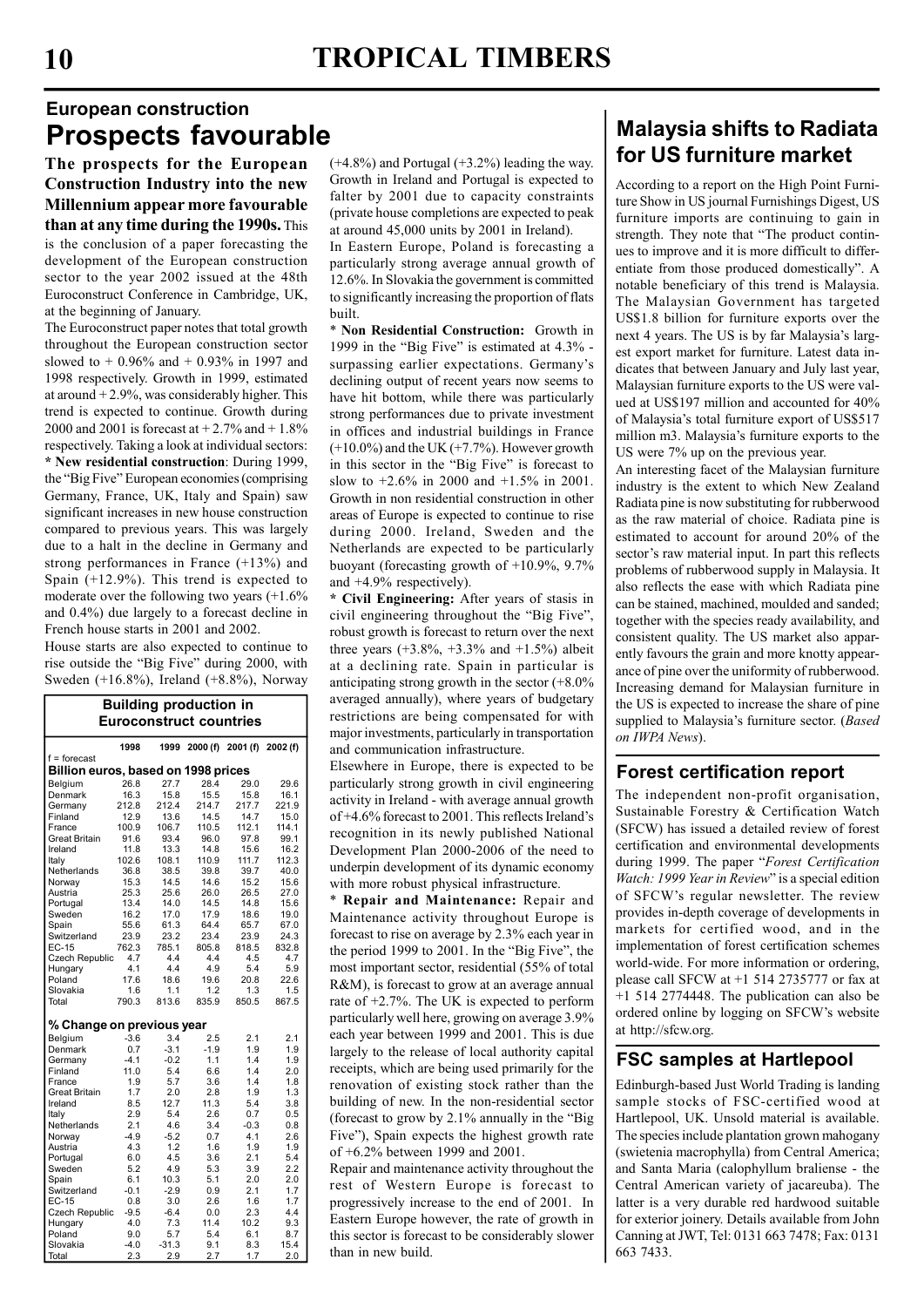# International Forest Policy New government forest forum

More than 100 governments met at UN Headquarters in New York during early February to discuss the future of international forest policy. Agreement was reached at the fourth and final session of the Intergovernmental Forum on Forests (IFF4) on the need for a permanent intergovernmental forestry forum, but delegates fell short of promising immediate negotiations towards a legally binding Global Forest Convention.

Delegates at the two-week conference agreed to create a permanent UN forum to coordinate international forest policy. The forum would meet at least once a year with a view to improving implementation of existing treaties and other global accords affecting forests. Unlike the IFF, the new United Nations Forum on Forests (UNFF) will not be under the UN Commission on Sustainable Development (CSD), but rather under ECOSOC (the higher body of CSD).

Delegates at IFF4 remained divided over a Canadian-led initiative to encourage immediate negotiations towards a fully fledged international forestry convention. Canada gained firm support from a wide variety of nations, including Russia, Malaysia and francophone African countries. But they were opposed by an unusual coalition of Brazil, the United States, Switzerland, New Zealand, India, and several other developing nations. Some developing nations continue to be concerned over the potential costs of a legally binding framework. Internal divisions dulled the European Union's voice. Key members, including the UK, were opposed to the EU's official pro-convention line. After an all-night session delegates agreed they would "consider" within five years "recommending the parameters of a mandate for developing a legal framework on all types of forests." Both sides claimed they were satisfied with the outcome. Canada's director general of international environmental affairs, told participants they were moving "towards that legal framework for which Canada has worked for so long." Canada now seems set on building

### Japan Decline in tropical log imports predicted

Forecasts of Japanese wood imports suggest that trends observable in 1999 will intensify during 2000. The main trends are:

\* a decline in tropical log imports due to supply constraints and a significant shift to softwood logs for plywood manufacture.

\* the relatively high levels of Russian softwood log imports apparent in 1999 should be maintained during 2000.

\* North American lumber imports, which grew by around 10% between 1998 and 1999, should maintain these levels in 2000

\* European lumber imports, which increased by nearly 80% between 1998 and 1999, should grow by another 8% in 2000. Much of this volume is of softwood from the Nordic countries. So rapid has been the growth of the market for Nordic softwood in Japan over the last 12 months that the Japan Lumber Journal recently devoted an article to explain the trend. The Journal credits the dramatic rise to the following: \* increased demand for structural laminated timber following the introduction of Japan's new

Housing Quality Assurance Law. From April this year builders must guarantee the quality of their structures for 10-20 years.

\* the inconsistent supply of Southsea hardwoods

\* the weakness of the euro against the yen

\* the green and "clean" image of Nodic countries and their lifestyle

\* increasing consumer demand for "white" timber and solid wood

\* the marketing strategy of the Nordic Timber Council, involving high profile participation in trade and consumer shows; and seminars for Japanese executives from the building, distribution and design sectors.

Housing starts in Japan are expected to maintain a slow steady improvement during 2000 because of general improvement in the national economy. The government also plans to extend the tax incentive program designed to stimulate the residential sector until June 2001 (it was to expire at the end of 2000). Sources: Pine Magazine/Pacific Rim Market Report

| <b>Projected Demand for Wood Products</b><br>Imports to Japan in 2000<br>Units: 1000 cubic metres |                       |       |                |  |  |  |
|---------------------------------------------------------------------------------------------------|-----------------------|-------|----------------|--|--|--|
|                                                                                                   | 1999<br>2000<br>Proj. |       |                |  |  |  |
|                                                                                                   | Est.                  | Proj. | $\%$           |  |  |  |
|                                                                                                   | Consmptn. Demand      |       | Chng.          |  |  |  |
| <b>North America</b>                                                                              |                       |       |                |  |  |  |
| logs                                                                                              | 4986                  | 4996  | 0.2            |  |  |  |
| lumber                                                                                            | 4565                  | 4610  | 1 <sub>0</sub> |  |  |  |
| total                                                                                             | 9551                  | 9606  | 0.6            |  |  |  |
| <b>Southseas &amp; Africa</b>                                                                     |                       |       |                |  |  |  |
| plywood logs                                                                                      | 3381                  | 3000  | $-11.3$        |  |  |  |
| lumber logs                                                                                       | 355                   | 320   | $-9.9$         |  |  |  |
| lumber                                                                                            | 890                   | 1000  | 12.4           |  |  |  |
| total                                                                                             | 4626                  | 4320  | $-6.6$         |  |  |  |
| <b>Russia</b>                                                                                     |                       |       |                |  |  |  |
| logs                                                                                              | 5439                  | 5500  | 1.1            |  |  |  |
| lumber                                                                                            | 441                   | 450   | 2.0            |  |  |  |
| total                                                                                             | 5880                  | 5950  | 1.2            |  |  |  |
| <b>New Zealand &amp; Chile</b>                                                                    |                       |       |                |  |  |  |
| logs                                                                                              | 1584                  | 1600  | 1.0            |  |  |  |
| lumber                                                                                            | 603                   | 650   | 7.8            |  |  |  |
| total                                                                                             | 2187                  | 2250  | 2.9            |  |  |  |
| <b>Europe</b>                                                                                     |                       |       |                |  |  |  |
| logs                                                                                              | 10                    | 0     |                |  |  |  |
| lumber                                                                                            | 1849                  | 2000  | 8.2            |  |  |  |
| total                                                                                             | 1859                  | 2000  | 7.6            |  |  |  |
| <b>Total Logs</b>                                                                                 | 15755                 | 15416 | $-2.2$         |  |  |  |
| <b>Total Lumber</b>                                                                               | 8348                  | 8710  | 4.3            |  |  |  |
| <b>Total Plywood</b>                                                                              | 4662                  | 4200  | $-9.9$         |  |  |  |
| <b>Grand Total</b>                                                                                | 28765                 | 28326 | $-1.5$         |  |  |  |

Note: projected domestic plywood production for 2000 is 3.3 million m3; 1.54 million m3 of hardwood ply; 1.46 million m3 of softwood ply; 0.3 million m3 is combination hardwood/softwood ply.

Source: Pacific Rim Market Report - based on Joint Meeting of Japan Lumber Importers Assns., dealers Assns., and manufacturers Assns. of major imported wood product

political momentum for a new treaty to be launched at an inter-governmental environmental convention planned for 2002 (RIO+10) to mark the tenth anniversary of the 1992 "Earth Summit".

The U.S. State Department also declared themselves satisfied with the final text, having balked at earlier drafts that might have commited Washington to treaty negotiations.

Environmental groups continued to campaign against a forest convention at IFF4, claiming it would sanction under international law existing logging practices which they regard as dubious. They also claim resources would be diverted from existing accords. For example Greenpeace note there are 40 international bodies dealing with forestry in some form and at least 20 treaties that touch on the issue. Environmental groups seemed satisfied with the agreement to develop the UNFF, particularly as the text included relatively strong language to promote "multi-stakeholder dialogues" allowing structured input by non-governmental groups. In addition to discussing a possible forest convention, delegates considered a wide range of "proposals for action" to promote sustainable forestry agreed by the Intergovernmental Panel on Forests' (the fore-runner to IFF). They considered the steps that should be taken to monitor progress in implementing these proposals. Also discussed were: the transfer of financial resources from North to South; trade and environment issues; and the international exchange of environmentally sound technologies to support sustainable forest management. The Forum succeeded in reaching a consensus in all these areas. Proposals for action agreed at IFF4 must now be submitted to the eighth session of the UNCSD to be held in April 2000.

#### "Tidal wave" Cont. from page 12

challenge for the tropical hardwood industry is to invest in more comprehensive market research and market development programmes. Anecdotal evidence also suggests that high value western markets for tropical woods will only be maintained and expanded if reliable systems of environmental quality assurance are developed. So the tropical industry faces another costly challenge; to create credible forest certification systems.

Unfortunately, there couldn't be a worse time to start, as the asian crises has severely undermined cash flows for market research and promotional activities. However Leslie argues that this is a challenge that must be faced: "Failing that, the future for tropical forestry is highly likely to be one in which timber production is in rapid decline and a low-output, low-return, weak and fragile competitor in a cutthroat commodity timber export market. The main purpose of tropical forests will increasingly be in their conservation, environmental and ecotourism values; since sustainable forest management will be essential for this and the tropical timber industry in no shape to bear the cost, the industry will virtually disappear."